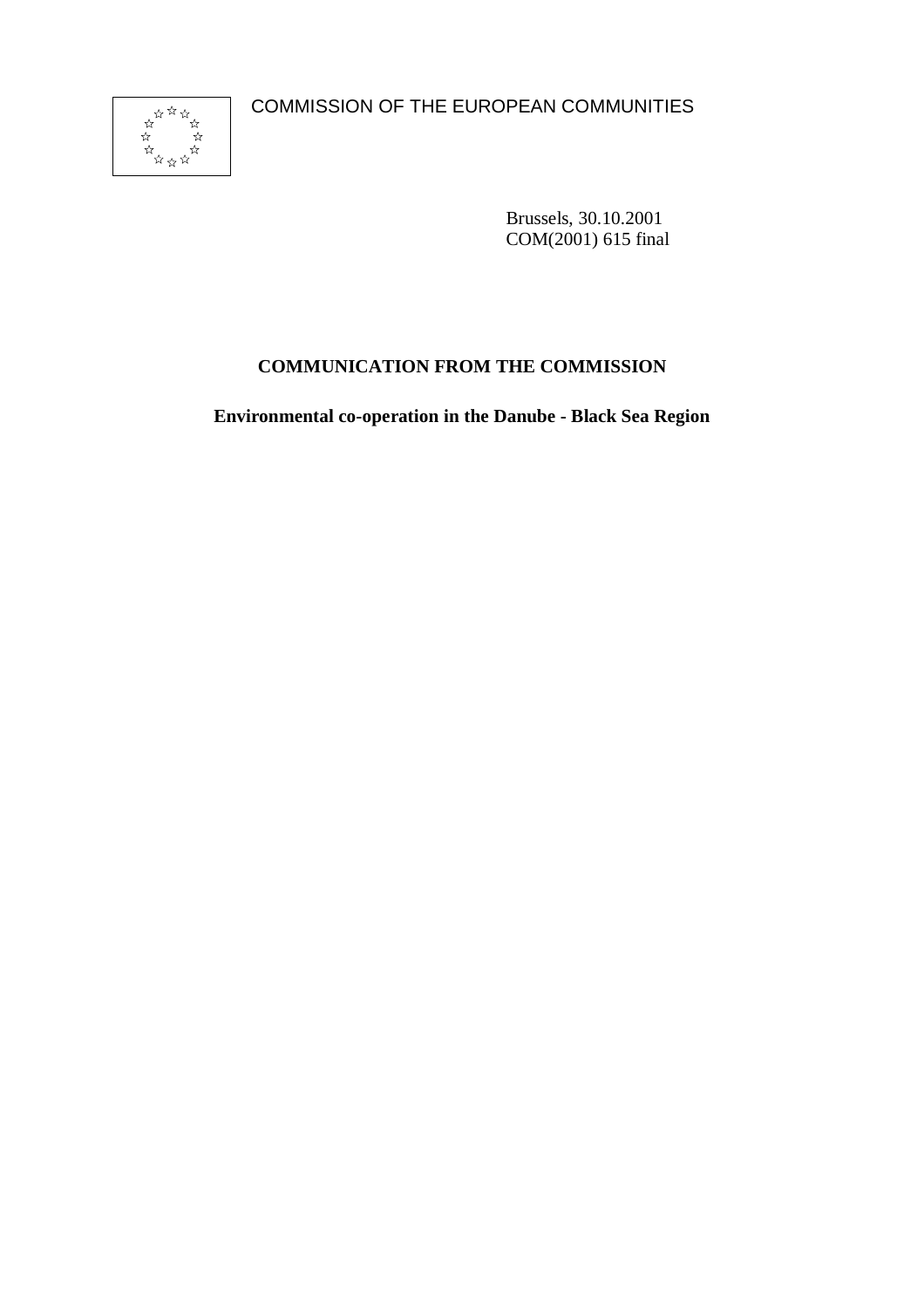### **CONTENTS**

| 1.        |                                                                   |
|-----------|-------------------------------------------------------------------|
| 2.        |                                                                   |
| 2.1.      |                                                                   |
| 2.2.      |                                                                   |
| 3.        |                                                                   |
| 4.        |                                                                   |
| 5.        |                                                                   |
| 6.        |                                                                   |
|           |                                                                   |
|           |                                                                   |
| Annex 2.1 | International Commission for the Protection of the Danube River26 |
| Annex 2.2 | Convention on the Protection of the Black Sea Against Pollution28 |
| Annex 2.3 |                                                                   |
|           |                                                                   |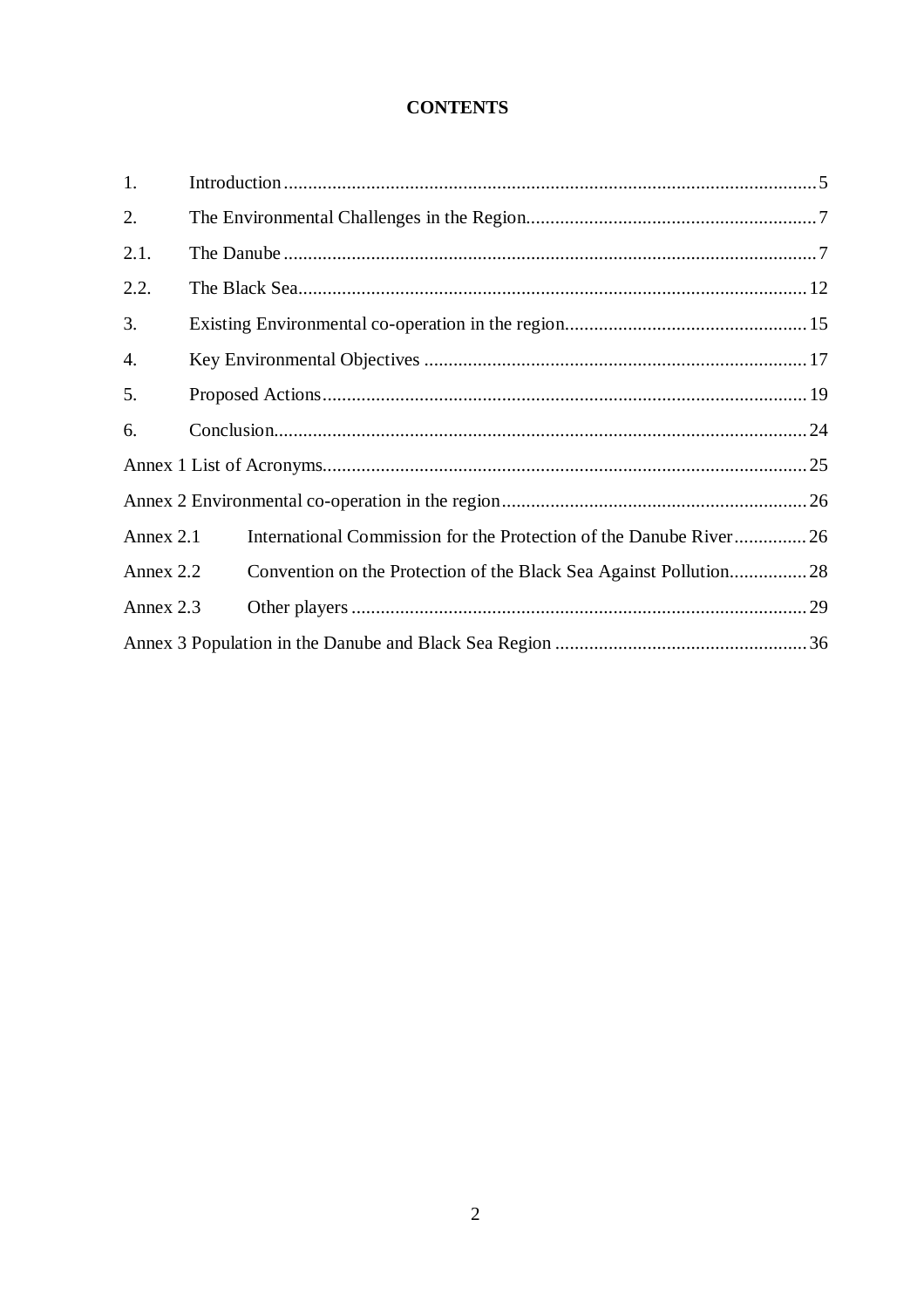#### **Executive Summary**

The Danube - Black Sea Region contains the single most important non-oceanic body of water in Europe. Every year, about 350 cubic kilometres of river water pour from the Danube into the Black Sea from an area of 2 million square kilometre basin, covering about one third of the area of continental Europe. Over 160 million people live in this basin. The Danube is the most international river basin in the world, which makes co-ordinated action even more important and challenging.

The strategic importance of the region is increasing in the context of an enlarged Europe. Until now the Danube has been an important link in Central Europe as well as the border between EU and the Balkans and Black Sea Region. With the EU enlargement, a number of the Danube countries will be a member of the European Union and the Danube will become a central axis of Europe while the Black Sea will become a coastal area of the Union.

In environmental and health terms, the Danube - Black Sea region suffers from very acute problems. The Danube is subject to increasing pressure affecting the supply of drinking water, irrigation, industry, fishing, tourism, power generation and navigation. All too often it is also the final destination of wastewater disposal. These intensive uses have created severe problems of water quality and quantity, and reduction of biodiversity in the basin. Eutrophication is the main environmental problem for the Black Sea; it is due to the excessive loads of nutrients via the rivers and directly from the coastal countries. Eutrophication has led to radical changes in the ecosystem since the 1960'es and has had a major transboundary impact on biological diversity and human use of the sea.

In the last decade national and international environmental initiatives have tried to remedy the environmental degradation of the Danube and the Black Sea. Different instruments for environmental co-operation have been set up in the region, namely the Danube River Protection Convention (DRPC) and the Convention on the Protection of the Black Sea against Pollution (Black Sea Convention). Under the two conventions, environment programmes have been drawn up defining strategies and identifying hot spots for which investment interventions were needed to address transboundary concerns. However, so far there has been limited investment in the priority projects identified in the two frameworks. Also, since 1990, the European Community has supported the environment of the region through its different funding mechanisms, in particular through its PHARE and TACIS programmes. Several EU Member States are engaged in bilateral environmental assistance. The United Nations and the Global Environment Facility (GEF) have also provided financial assistance for environmental projects and major efforts have been undertaken to co-ordinate activities and avoid duplication of work.

However, the actions and initiatives undertaken so far have, until now, proved to be insufficient to reverse the environmental degradation and health problems in the Danube - Black Sea region and therefore there is a need for strengthened action to restore the environment of the region to a state that is acceptable for the people to live in.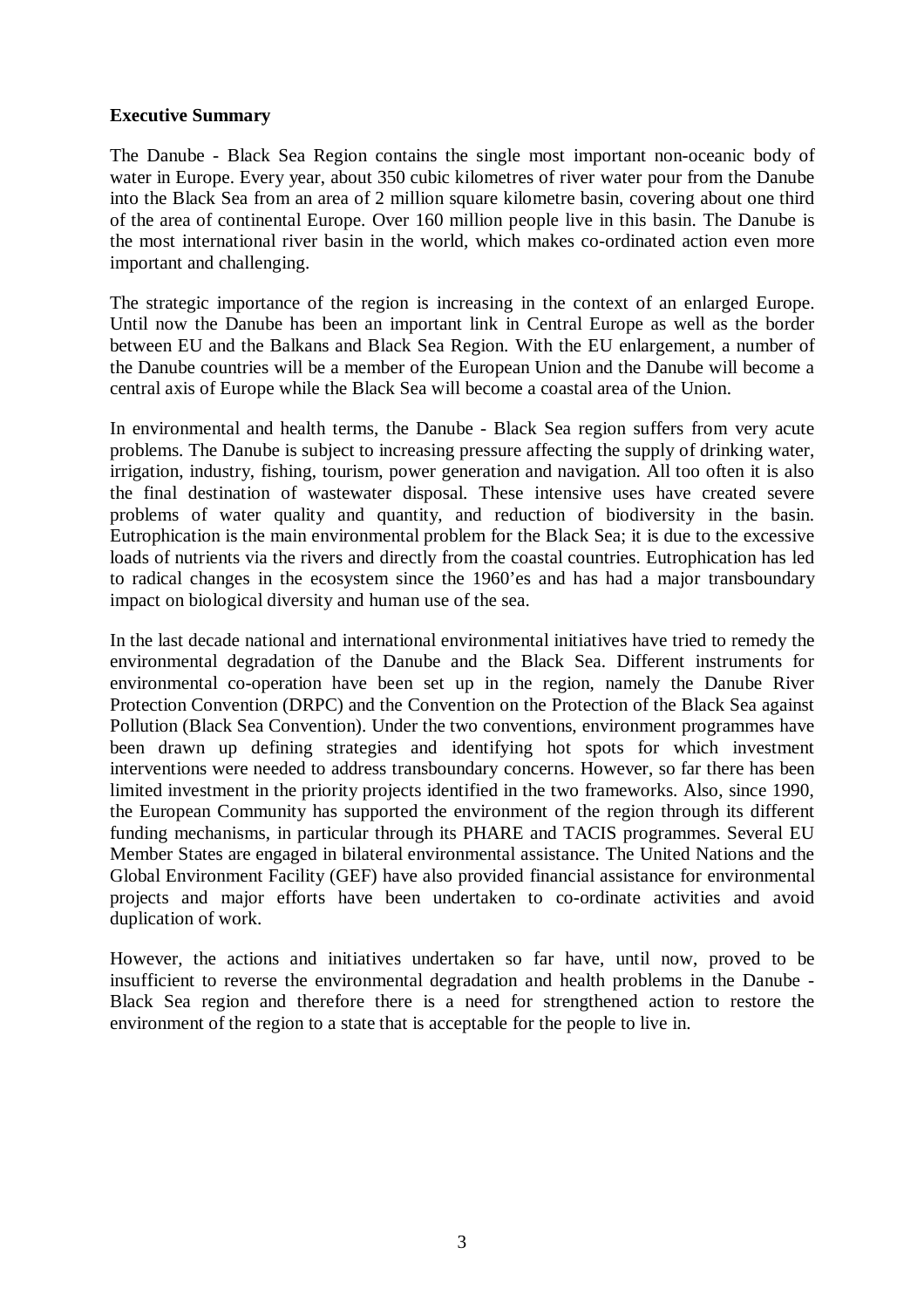This Communication gives an overview of the present environmental situation of the Danube - Black Sea region and the ongoing environmental co-operation activities. It highlights the priority actions that would be required for improving the environmental quality and outlines a strategy to achieve the environmental protection objectives to be pursued in the region. The present Communication calls for an increased involvement of the EU and its Member States in environmental co-operation within the region, including a co-ordinated action by all financial instruments operating in the region. This will be a key element for the development of broad co-operation among the countries and the peace and stability of the Danube - Black Sea region*.*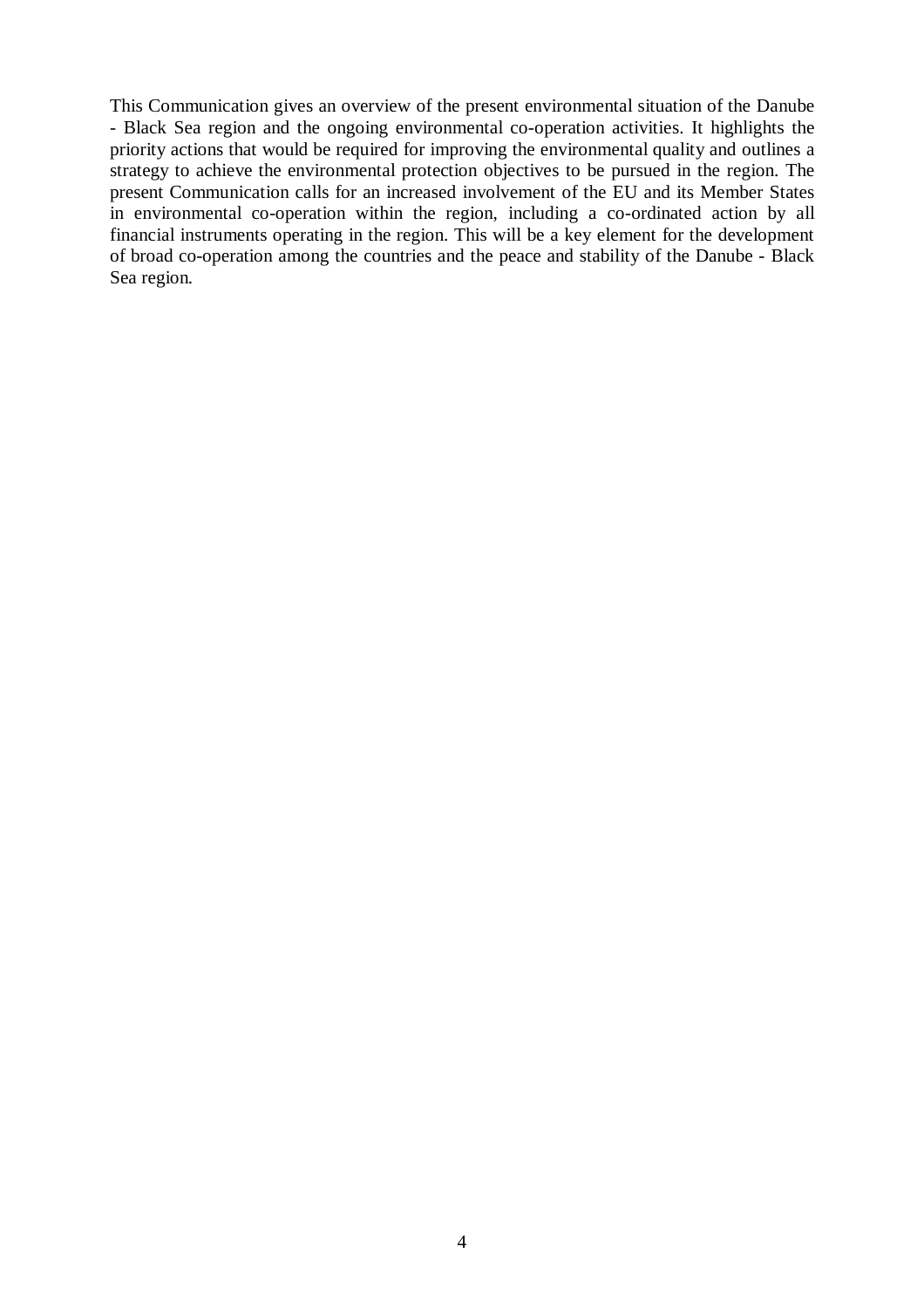#### **1. INTRODUCTION**

The Danube and Black Sea Region contains the single most important non-oceanic water body of Europe. Every year, about 350 cubic kilometres of river water pour from the Danube into the Black Sea from a 2million square kilometre basin, covering about one third of the area of continental Europe. The Danube is the most important river running into the Black Sea. It is the second largest European River (after the Volga), which flows over 2,857 kilometres from its source in the Black Forest of Germany to the Black Sea. Apart from the Danube, Europe's third and fourth largest rivers, the Dnieper and Don, flow to the Black Sea. The population of the greater Black Sea basin is more than 160 million.

#### *The Danube*

*17% of the Danube catchment area lies within the EU, 57% lies on the territories of the candidate countries to the EU, while 25% of the catchment belong to non-applicant countries. The Black Sea is bordered by three EU Candidate Countries: Romania, Bulgaria and Turkey and by Ukraine, Russia and Georgia.*

*99% of the catchment area is shared by thirteen countries, i.e. Germany (7%), Austria (10%), the Czech Republic (3%), the Slovak Republic (6%), Hungary (11%), Slovenia (2%), Croatia (4%), Bosnia (7%), Yugoslavia (9%), Bulgaria (6%), Romania (29%), Moldova (1%) and Ukraine (4%). The remaining 1% of the catchment area is shared by as different countries as Poland, Italy, and Switzerland.*

The Blue Danube, as it is frequently referred to, binds together eighty million people, a multitude of different traditions, cultural images, and past experiences. The Danube and especially its wetland areas are habitats for a diversity of plants and animals, and a home for rare and threatened species. The Danube supports the supply of drinking water, agriculture, industry, fishing, tourism and recreation, is used for power generation, navigation, and too often it is the final destination of disposal of waste waters. These intensive uses have created problems of water quality and quantity, affected the health of the people and reduced biodiversity in the basin*.*

#### *The Black Sea*

The Black Sea is one of the most remarkable regional seas in the world. It is almost cut off from the rest of the world's oceans but is up to 2212 metres deep. The eutrophication of the Black Sea due to the excessive loads of nutrients via the rivers and directly from the coastal countries has led to radical changes in the ecosystem since the 1960'es. This has had a major transboundary impact on biological diversity and human use of the sea, including fisheries and recreation.

Efforts to reverse this situation have until now been insufficient and there is a need for action in order to restore the environment to a level acceptable for the people of the region and to protect and rehabilitate the Black Sea ecosystems

*The connection between the Black Sea and the Aegean and Mediterranean Seas is only through the Bosphorus Straits, a 35-kilometer natural channel, as little as 40 metres deep in places. The Bosphorus has a two layer flow, carrying about seawater to the Black Sea from the Mediterranean along the bottom layer and returning a mixture of seawater and freshwater with twice this volume in the upper layer.*

The Black Sea ecosystems have global ecological and biodiversity significance.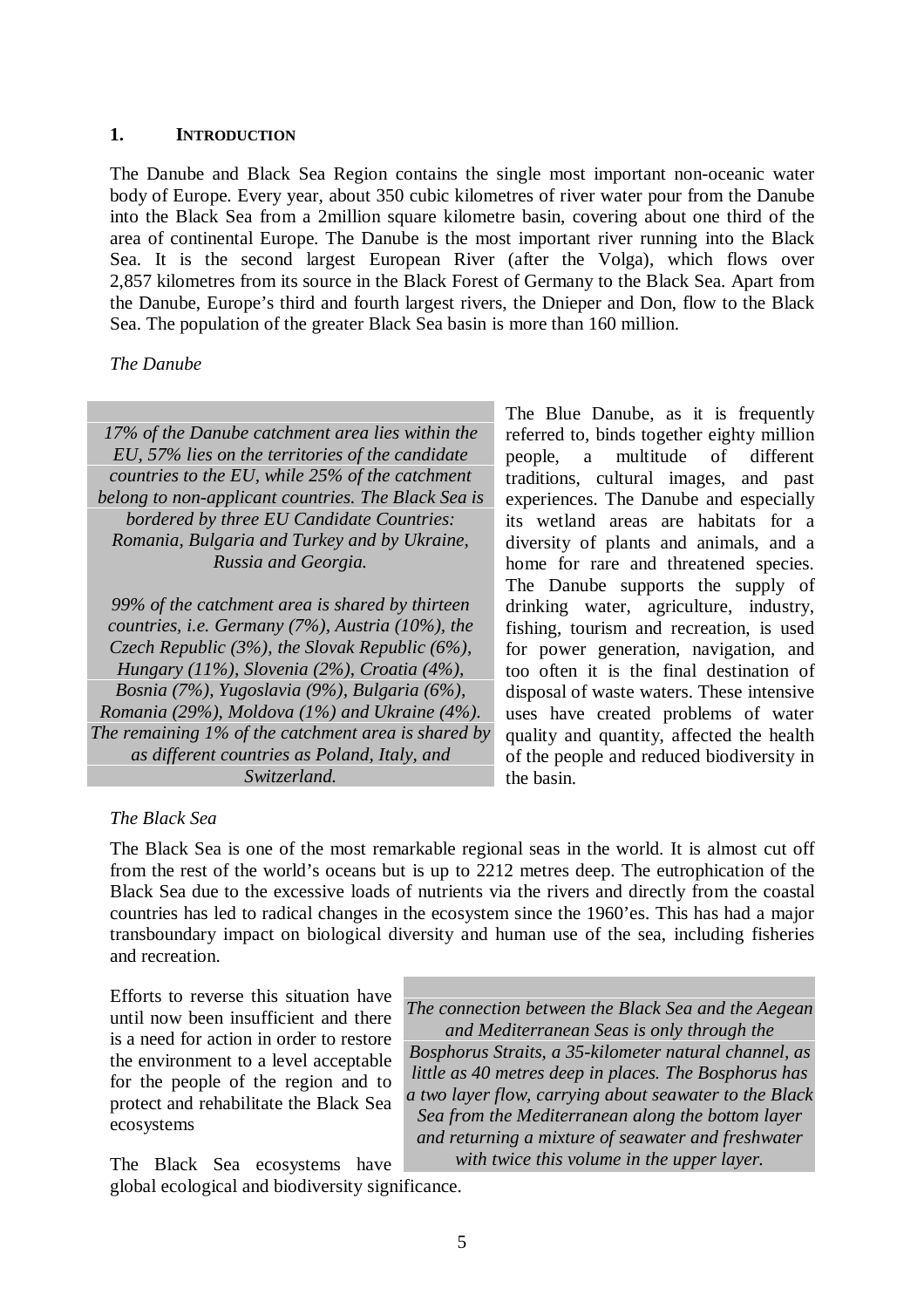### *Regional co-operation*

The countries of the Danube and Black Sea Region are strongly linked by their common political and cultural heritage and their environmental links are also strong because of the river basin shared across national borders. Historically there has been a great deal of cooperation between the Danube and the Black Sea countries. In the future this co-operation will have to be even stronger if the countries are to be successful in dealing with the challenges of restoring the water ecosystems.

The common task of managing the rivers and regional seas is potentially a strong asset for the countries, because it has the potential to induce the development of a fruitful co-operation but, on the other hand, indirectly, it could also be a source of tension between countries, as it has been the case when pollution has spread from one country to another via the rivers. The regional character of the co-operation in the Danube - Black Sea region will be one of the tools to ensure a peaceful co-existence in a reunified Europe on the long term.

The co-operation between the countries of the Danube and Black Sea Region will be an important catalyst for the technological and economic development of the region. The cooperation will allow countries to benefit from the Danube as a navigable waterway, which offers cheaper, and less environmentally damaging means of transport and will allow the economic development to spread faster across the region. This effect has already been seen for the River Rhine, which has been the centre of Europe's main economic development band, stretching between London and Milan and now containing over a third of the wealth of Europe.

### *Relations with the EU*

The European Union and its Member States have multiple reasons to establish and maintain a close co-operation within the countries of the Danube and Black Sea Region. **With the EU enlargement, a large number of the Danube countries will become members of the European Union and the Danube will become a central axis of the enlarged Europe while the Black Sea will become a coastal area of the Union.**

Part of the Danube River Basin lies in Germany and Austria, and the need for these Member States to co-operate with the other countries of the region is obvious. Italy is also closely connected to the region because it shares a small part of the Danube River Basin and because of the Adriatic Sea, which is shared with Bosnia and Herzegovina, Croatia, Slovenia, Federal Republic of Yugoslavia and Albania. For Greece, the Black Sea environmental situation is important, insofar as the waters flowing out of the Black Sea affect the Aegean Sea and the Greek coasts. The close co-operation between the actors of the region and the EU will be essential to establish the political support for the joint actions that need to be undertaken.

Presently a large number of events for the Danube and Black Sea Region are being undertaken or are in the planning phase. These events linked with the fact that the Black Sea Commission has recently granted observership status to the European Commission calls for the EU to take a more proactive approach and achieve a stronger involvement in the environmental co-operation in the region.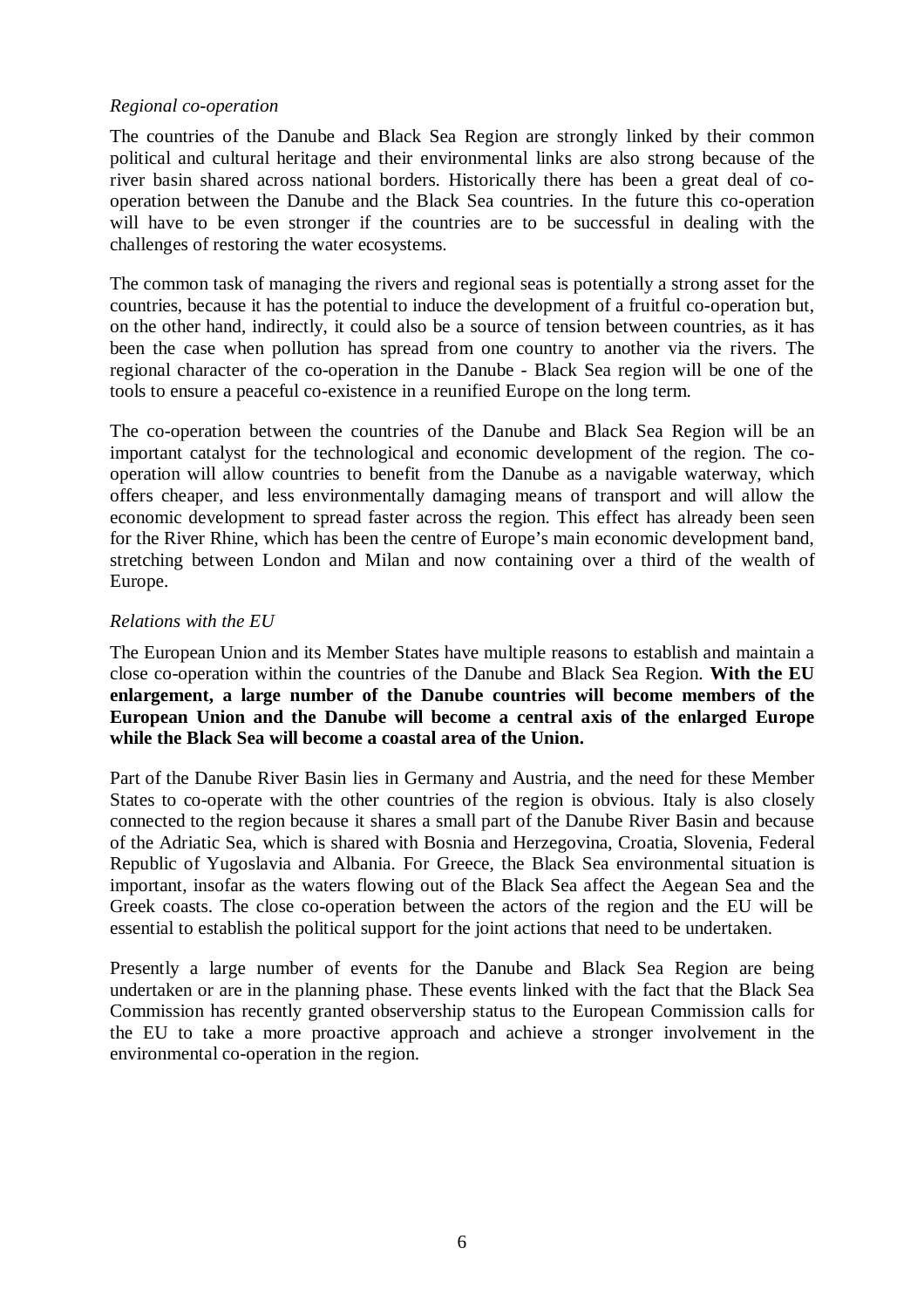#### **2. THE ENVIRONMENTAL CHALLENGES IN THE REGION**

One of the main environmental problems related to the water bodies in the Danube - Black Sea region is due to the high content of nutrients that flows into the Black Sea, both via the rivers and directly from land-based sources. This leads to eutrophication of the rivers and the sea, which is recognised as one of the principal causes of their degradation. The eutrophication has consequences for biodiversity in the water bodies and in the surrounding wetlands and forests, and also for human health in the region.

*Eutrophication means an over–enrichment of the water bodies with organic matter, especially algae (phytoplankton). The algaes grow in all surface waters when there is enough light and essential nutrients, especially nitrogen and phosphorous.*

*When the nutrient level is too high it is supporting an abundant plankton production, and when the plankton degrades, the oxygen consumption increases to undesired levels and the undesirable changes in water quality can lead to the extinction of species.*

*In the Black Sea this has already happened and the food chain is seriously disrupted*

### **2.1. The Danube**

The Danube River is by far the single most important contributor to the nutrient pollution of the Black Sea.

The Danube river basin can be divided into three sub-regions: the upper, the middle and the lower basin including the Danube Delta. The Upper Basin extends from the source in Germany to Bratislava in the Slovak Republic. The Middle Basin is the largest part and comprises the section from Bratislava to the Iron Gate dams in the Federal Republic of Yugoslavia/Romania. The Romanian-Bulgarian lowlands and its upland plateaux and mountains form the Lower Basin of the river. Finally, the division of the river into three main branches creates the Danube delta, covering an area of about  $6,000 \text{ km}^2$ .

### *Tributaries to the Danube*

Major tributaries of the Danube are the Inn (Switzerland, Austria, Germany), the Drava (Austria, Slovenia, Croatia and Hungary), the Tisza (Slovakia, Romania, Ukraine, Hungary and Yugoslavia), the Sava (Slovenia, Croatia, Bosnia and Herzegovina, Yugoslavia), the Morava (Yugoslavia) and the Prut (Ukraine, Moldova, Romania).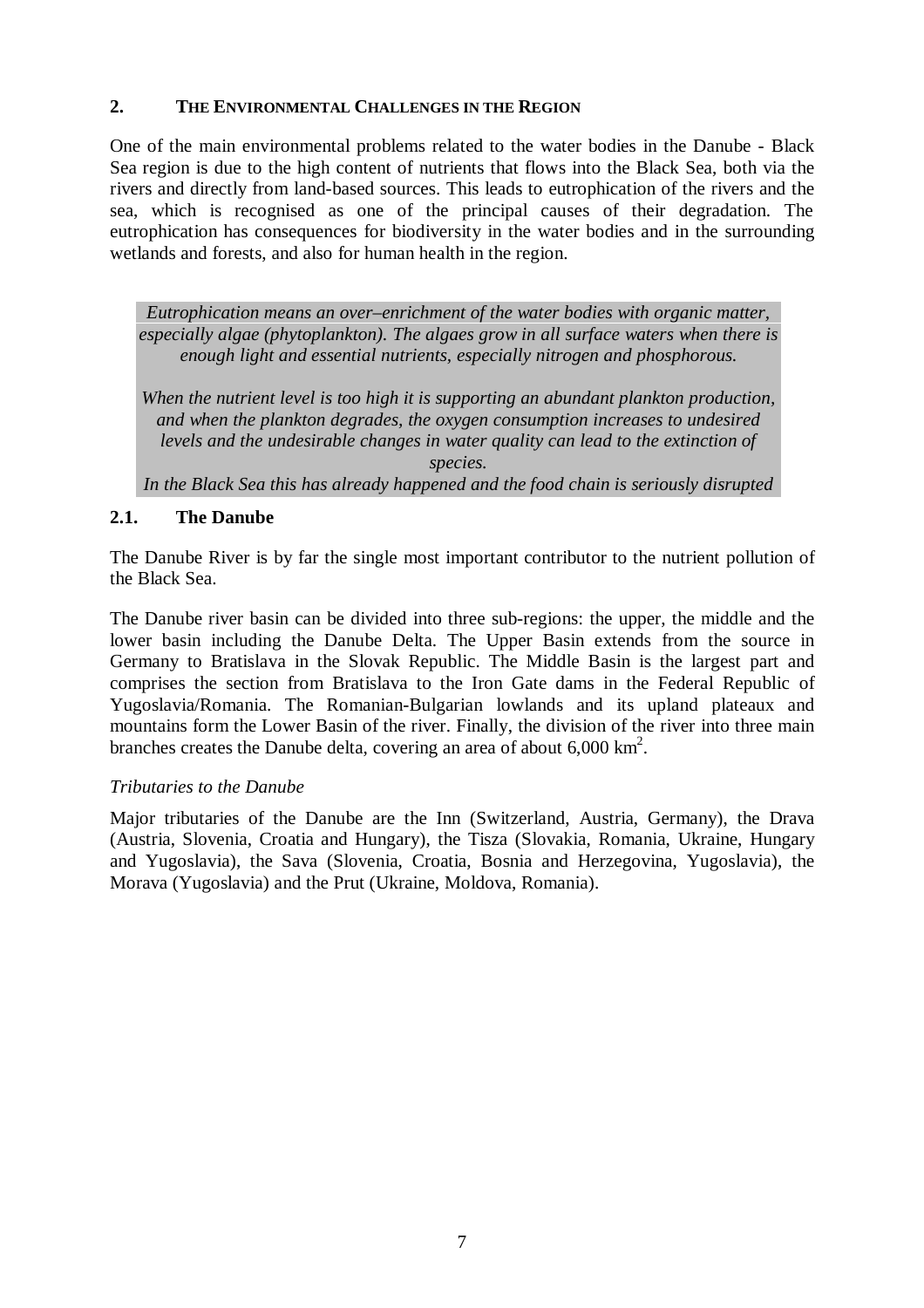

Source of the data for the map: City of Vienna

In 1997 an ad-hoc Joint Technical Working Group was established between the International Commission for the protection of the Black Sea and the International Commission for the Protection of the Danube River. The description in this Communication of the state of the environment in the Danube and Black Sea is based on the report of the work done by this Group. Where data from other sources is used, this is indicated separately.

The data, which was collected by this Working Group, is the latest comprehensive set of data that exists for the Danube and Black Sea. Since then no official data was published, covering the entire Danube and Black Sea Region.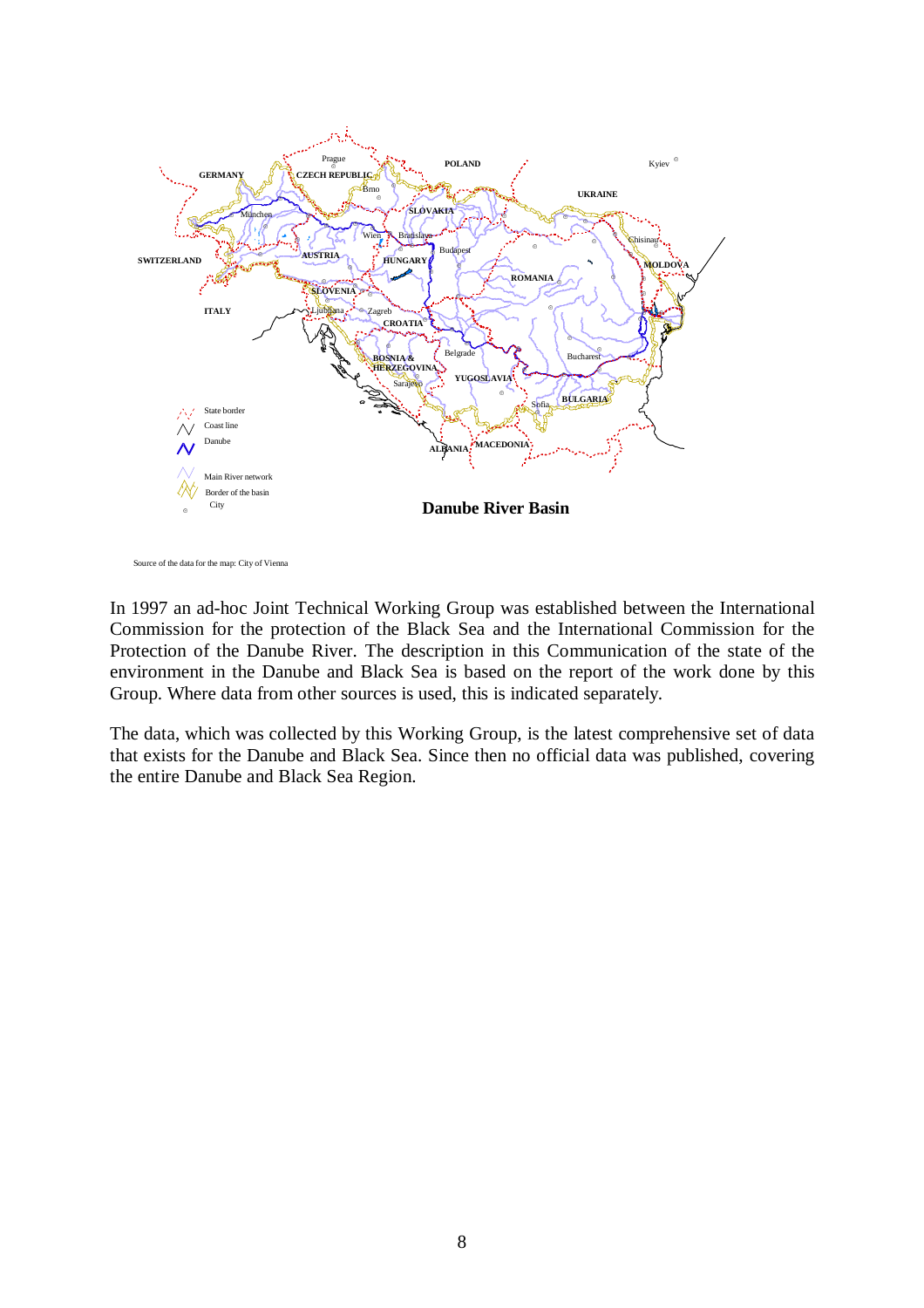### *The main problems affecting the Danube River Ecosystems are: High Nutrient (nitrogen and phosphorous) loads*

*About half of the nutrients discharged to the river are from agriculture, a quarter from industry and a similar proportion from domestic sources. The main polluters are wastes from cities and industries, chemical fertilisers and manure from intensive and large-scale livestock operations as well as petrochemical processing, iron and metal processing, timber, paper and pulp production and municipal solid waste*

### *Competition for available water*

*This is a serious problem in the Danube River Basin due to the lack of integrated planning and water management. Irrigation and industry are responsible for the largest water consumption*

#### *Overexploitation of surface and groundwater*

*Changes in river flow patterns Including transport of sediment*

#### *Contamination with hazardous substances Including heavy metals, oil, oxygen depleting substances and microbiological contamination*

### *Accidental pollution*

### *Degradation and loss of wetlands*

The analysis has shown a gradual increase of the in-stream nitrogen load from the source of the Danube up to the middle Danube area, where it increases very rapidly, due to the inflows of the Drava, Tisza and Sava tributaries. The gradual increase continues up to the outflow. The country contributions show a gradual or jump-wise build-up, similar to the build-up of their catchment contributions. Downstream, the country nitrogen-load contributions decrease gradually because some nitrogen is removed from the water and turned into gaseous nitrogen by de-nitrification.

The **total nitrogen load in the Danube River** is estimated to be between 537.000 and 551.000 tonnes per annum, depending on the estimates for removal by de-nitrification. These data are valid for the period from 1992-1996 and are estimated using a steady state model and do not fully cover possible flooding and other unforeseen events. They should be taken as an indication of the size of the nitrogen load only.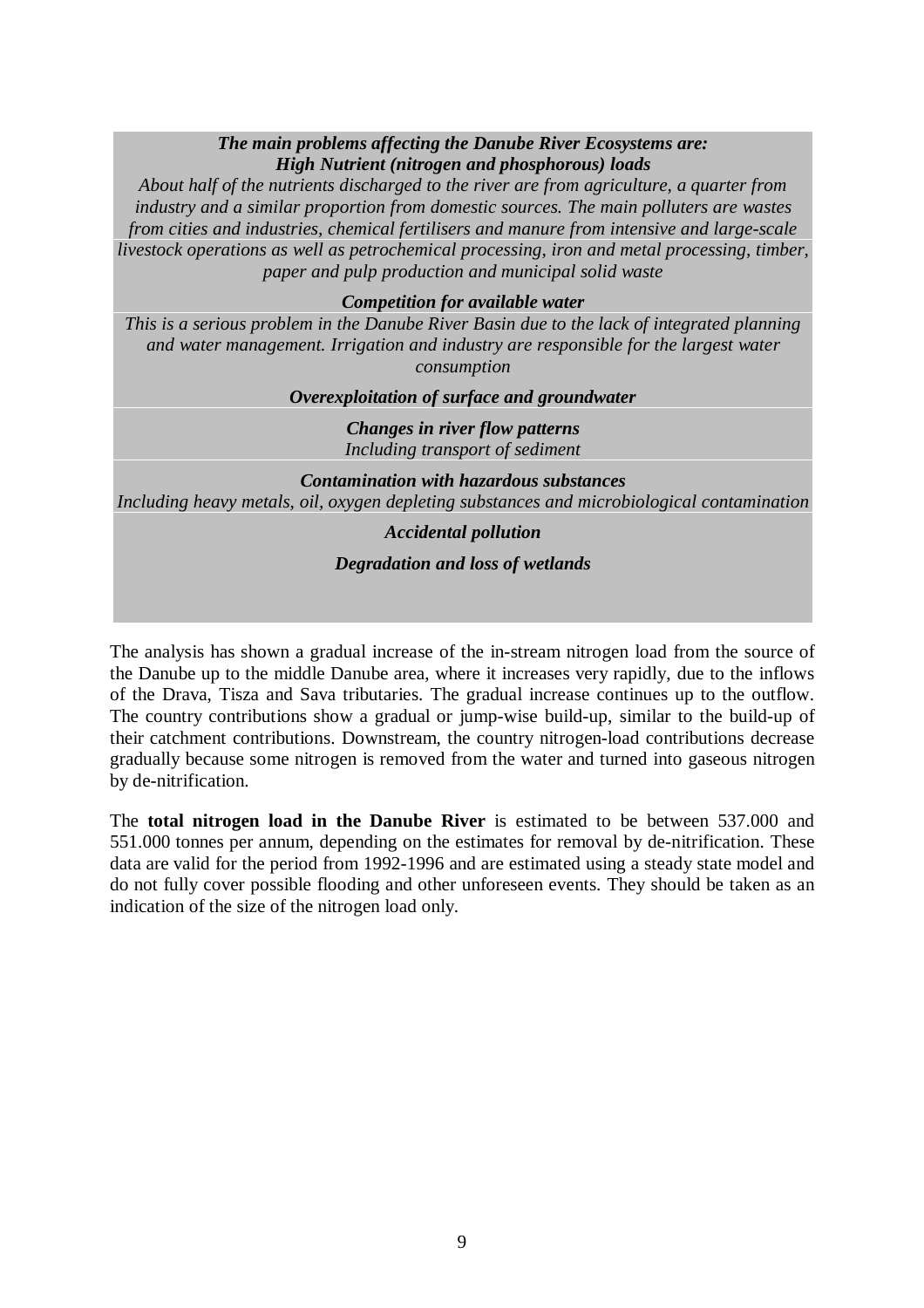#### **K.Ton per year**



A similar picture exists for phosphorus. In this case however, the in-stream removal is not distributed over the whole river as with nitrogen. Phosphorus is only removed from the river in the Iron Gates Lake-area, downstream of the inflows of the Drava, Tisza and Sava tributaries. Therefore, the in-stream load sharply decreases just downstream of the strong increase at the locations of these tributaries.

**The total phosphorus load in the Danube River** is 48,900 tonnes per annum. These data are valid for the period from 1992-1996 and are estimated using a steady state model and do not fully cover possible flooding and other unforeseen events. They should be taken as an indication of the size of the phosphorus load only.

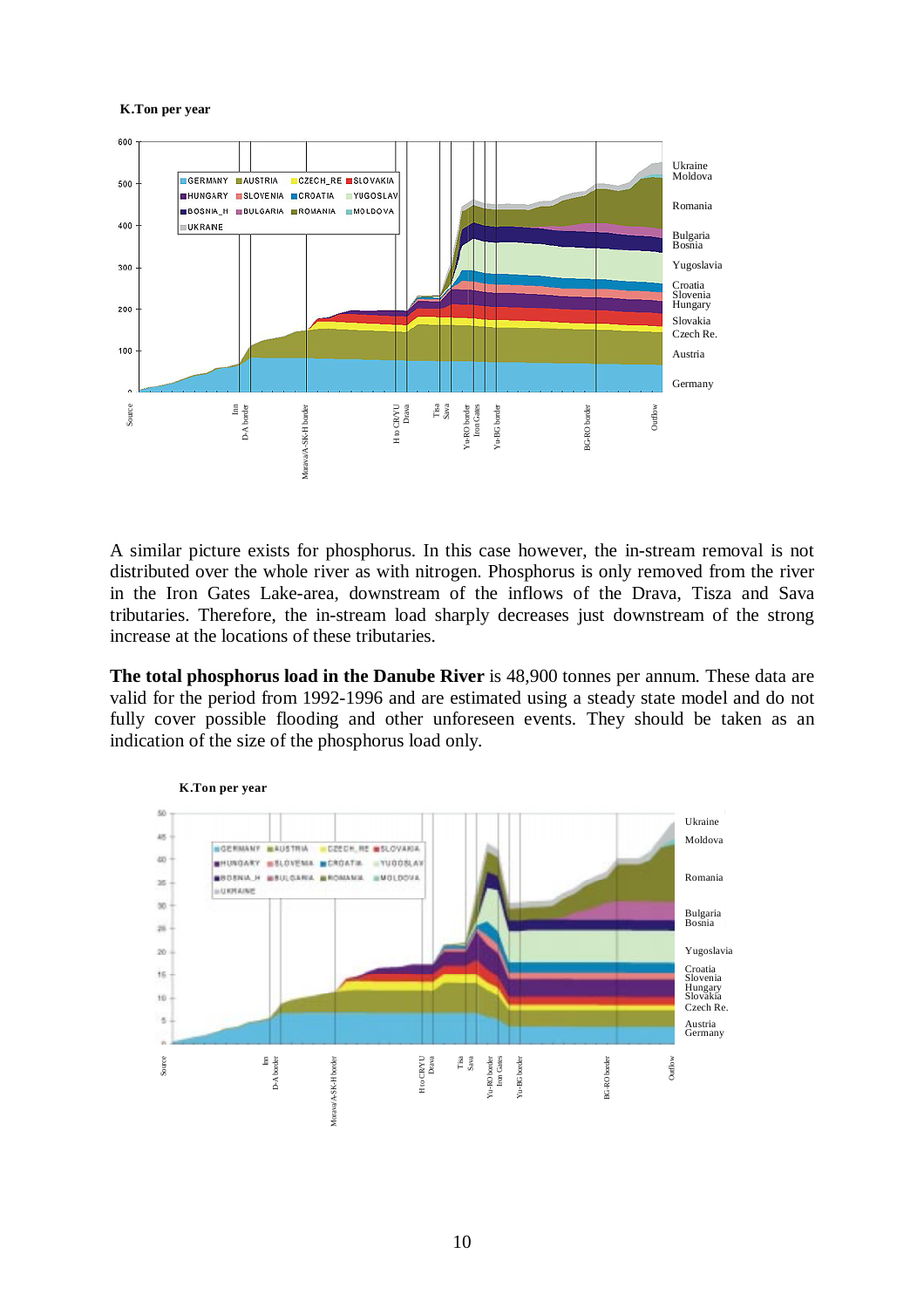### *Large Nutrient loads*

The size of the nitrogen and phosphorus loads in Danube River is large compared with the loads to the sea from other important rivers in Europe. For example the nitrogen load for the same period from the River Rhine is approximately 50.000 tonnes per year and the nitrogen load from the River Seine is 149.000 tonnes compared with the 537-551.000 tonnes coming from the Danube.

The division between the countries of the region in their contribution to the total loads of nitrogen and phosphorus to the Danube (estimated at source) is indicated in the table below:

| Country            | <b>Nitrogen</b><br>(%) | Phosphorus<br>(%) | % of Danube<br>population <sup>1</sup> | <b>Nitrogen</b><br><b>Load/Person</b><br>(kg/year) | Phosphorus<br><b>Load/Person</b><br>(kg/year) |
|--------------------|------------------------|-------------------|----------------------------------------|----------------------------------------------------|-----------------------------------------------|
| Germany            | $12,3-13$              | 7,6               | 10,9                                   | 7,3                                                | 0,4                                           |
| Austria            | 13,9-14,4              | 7,7               | 9,2                                    | 10,0                                               | 0,5                                           |
| Czech Republic     | 2,8                    | 2,2               | 3,4                                    | 5,4                                                | 0,4                                           |
| Slovakia           | $5,4-5,5$              | 3,5               | 6,2                                    | 5,8                                                | 0,3                                           |
| Hungary            | 5,6                    | 7,7               | 12,2                                   | 3,0                                                | 0,4                                           |
| Slovenia           | $3,5-3,6$              | 2,7               | 2,0                                    | 11,8                                               | 0,8                                           |
| Croatia            | 4,1                    | 4,5               | 3,8                                    | 7,2                                                | 0,7                                           |
| Yugoslavia         | $12,8-13,1$            | 14,4              | 10,8                                   | 8,0                                                | 0,8                                           |
| Bosnia Herzegovina | $6,4-6,5$              | 4,6               | 3,5                                    | 12,4                                               | 0,8                                           |
| Bulgaria           | $4 - 4, 1$             | 8,1               | 4,6                                    | 5,9                                                | 0,1                                           |
| Romania            | 21,3-22                | 26,0              | 27,1                                   | 5,4                                                | 0,6                                           |
| Moldova            | $1,4-1,5$              | 2,9               | 2,3                                    | 4,2                                                | 0,7                                           |
| Ukraine            | $5 - 5,1$              | 8,1               | 3,7                                    | 9,0                                                | 1,3                                           |

The table shows that the largest contributors for nitrogen, with more than 10%, are Germany, Austria, Romania, and The Federal Republic of Yugoslavia. For phosphorus the largest contributors are The Federal Republic of Yugoslavia and Romania. It can be noted that there is not always necessarily a correspondence between the share of the population and the share of the nutrient load. Any effort to solve the nutrient problems of the river should therefore be carefully targeted, taking into consideration both the relative and absolute contribution of a country to the pollution of the Danube and Black Sea.

For the other main pollutants of the Danube and Black Sea the data has not been so adequately quantified.

 $1 \qquad$  See Annex 3 for data used.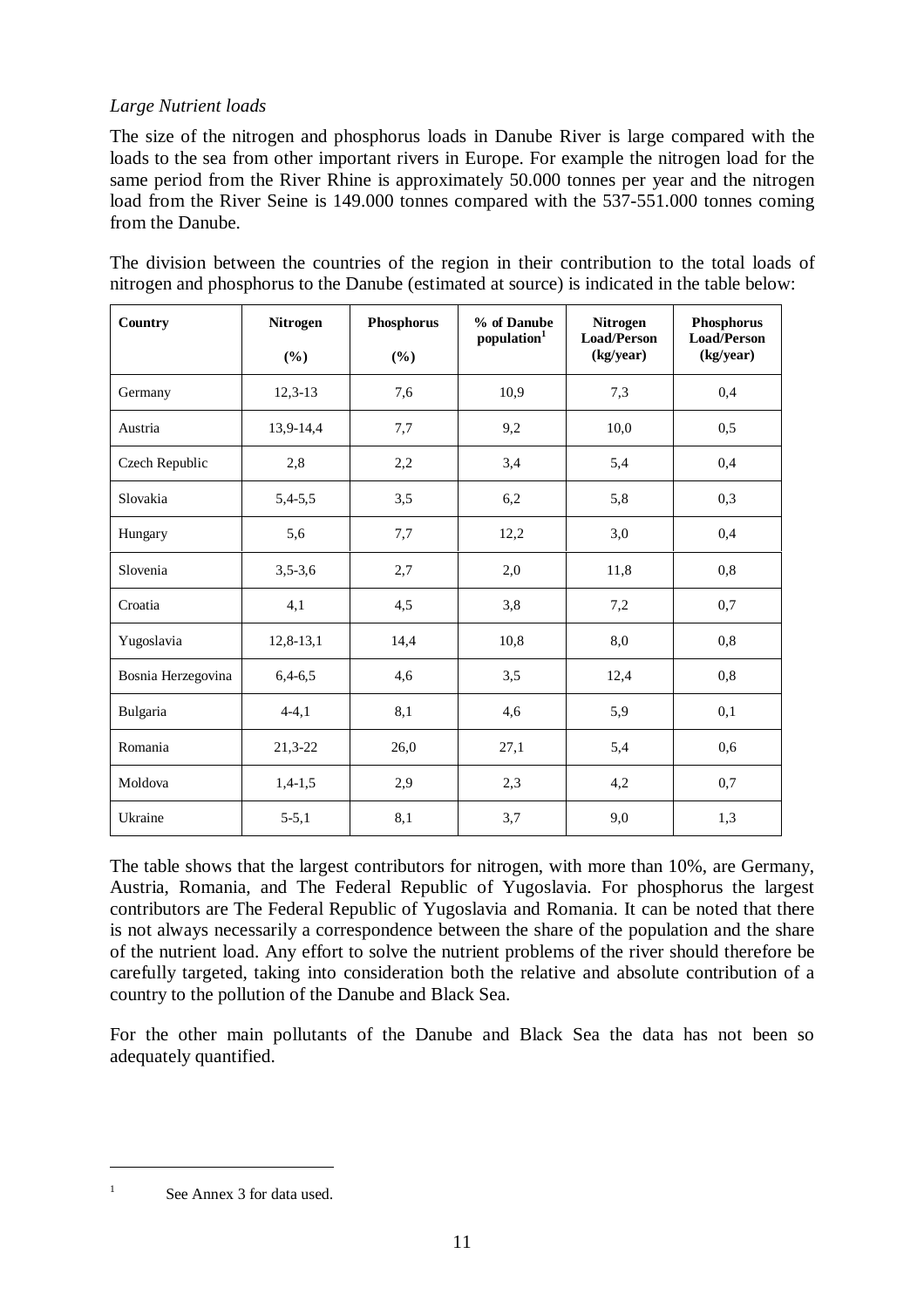In spite of pollution and of the construction of dams, there are some preserved natural areas in the Danube catchment area; the Romanian part of the delta was registered under the Ramsar Convention and designated a Biosphere Reserve in 1992 within the framework of the UNESCO's Man and Biosphere Heritage. Another unique ecosystem is the Karst wetlands of the lower Danube in Romania and Bulgaria.

*The Convention on Wetlands, signed in Ramsar, Iran, in 1971, is an intergovernmental treaty which provides the framework for national action and international co-operation for the conservation and wise use of wetlands and their resources.*

*There are presently 124 Contracting Parties to the Convention, with 1073 wetland sites, totalling 81.76 million hectares, designated for inclusion in the Ramsar List of Wetlands of International Importance.*

### **2.2. The Black Sea**

Six countries border the Black Sea: Romania, Bulgaria, Turkey, Georgia, Russia and Ukraine.



Eutrophication has led to radical changes in the Black Sea ecosystem since the 1960'es with major transboundary impact on biological diversity and human use of the sea, including fisheries and recreation.

**The nitrogen and phosphorus compounds triggering eutrophication come from all over the Black Sea Basin.** The Black Sea Transboundary Diagnostic Analysis (1996) indicates that in 1992 70% of the nutrients came from the six Black Sea countries. Three of the Black Sea Countries, Romania, Bulgaria and Ukraine, discharge much of their nutrient load through the Danube. The remaining 30% come from the non-coastal countries.

The Dnieper River transports some 20.000 tonnes of nitrogen annually to the Black Sea.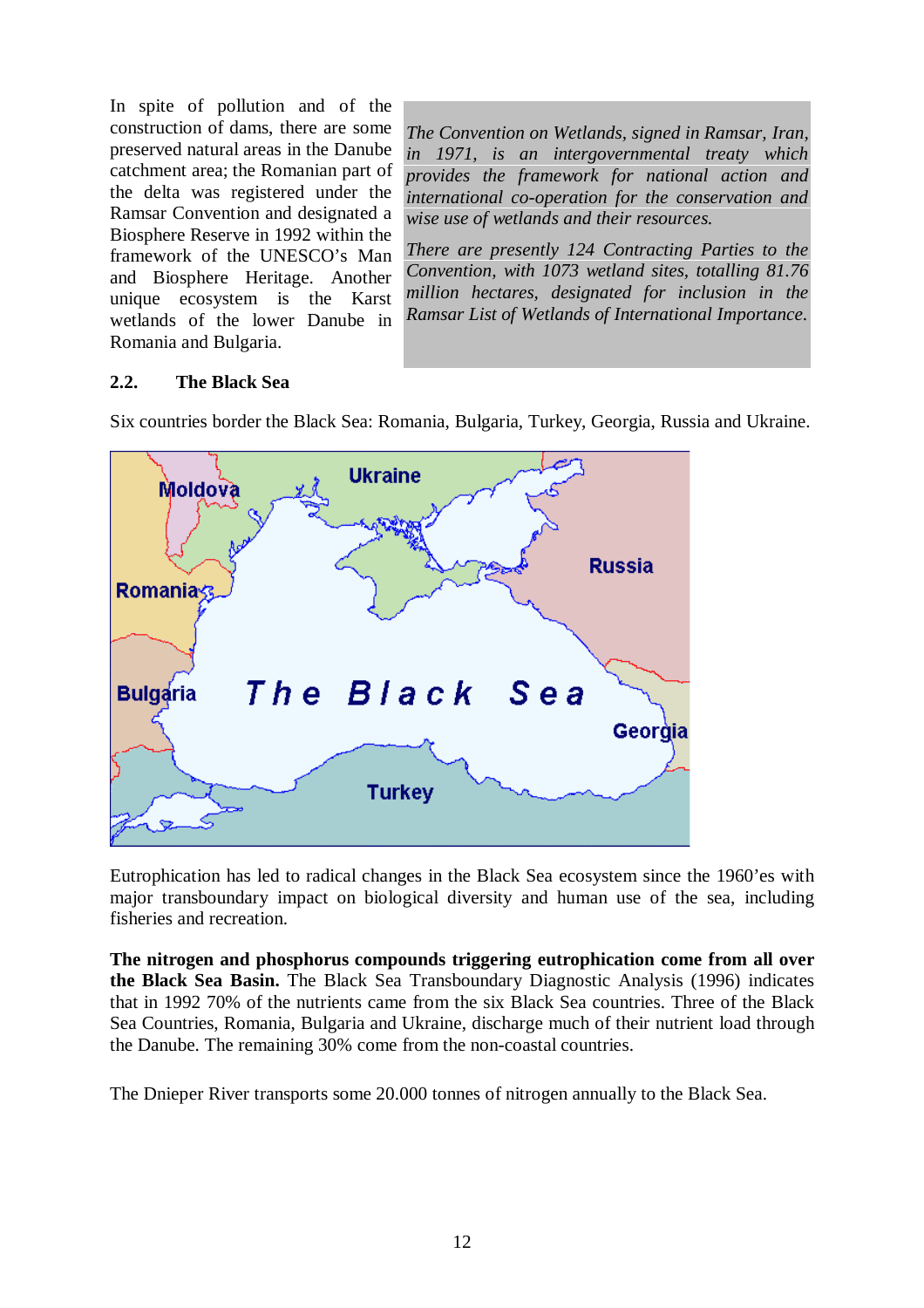| Country                   | <b>Nitrogen</b> | <b>Phosphorus</b> | % of Black Sea<br>population <sup>2</sup> |
|---------------------------|-----------------|-------------------|-------------------------------------------|
| Bulgaria                  | 14%             | 5%                | 5,0                                       |
| Romania                   | 27%             | 23%               | 20,6                                      |
| Ukraine                   | 12%             | 20%               | 42,2                                      |
| <b>Russian Federation</b> | 10%             | 13%               | 23,4                                      |
| Georgia                   | ${<}1\%$        | $1\%$             | 1,8                                       |
| Turkey                    | 6%              | 12%               | 7,0                                       |
| Non-coastal<br>countries  | 30%             | 26%               |                                           |

The contribution of nitrogen and phosphorus (estimated at source) to the Black Sea from the individual countries is listed in the table below (Black Sea pollution assessment, 1998):

The table shows that there is not always a correspondence between the share of the population in the Black Sea countries and the share of the nutrient pollution. Any effort to solve the nutrient problems should therefore be carefully targeted, taking into consideration both the relative and absolute contribution to the pollution.

### *Recent developments*

The current load of nutrients entering the Black Sea from the Danube has fallen in recent years. This is due to the experienced downturn trend of the economies of lower Danubian and former Soviet countries, the measures taken to reduce nutrient discharge in the upper Danube countries, and the implementation of a ban in polyphosphate detergents in some countries. However, total nitrogen levels are still at least four times as high as those observed during the 1960s (almost no decline in total inorganic nitrogen over period from 1980 has been observed), while current phosphate levels appear to be roughly the same as in the 1960s.

Silicates have declined to about 30% of 1960s levels. **(**Causes and Effects of Eutrophication in the Black Sea; Summary Report; June 1999. Danube Pollution Reduction Program).

**Black Sea waters are also heavily impacted by sewage**, a situation exacerbated by the economies of coastal states, which can hardly afford the heavy investments in building the wastewater treatment installations needed to avoid the water contamination. Some countries (e.g. Bulgaria and Romania) are already investing in new wastewater treatment facilities but in general terms, water treatment is absent or deficient in most places around the Black Sea. There are also serious problems with solid waste disposal.

**Oil pollution** in the Black Sea does not appear to be a widespread problem but has an importance within the coastal areas around river mouths, sewage outlets, industrial installations and ports. However, new environmental pressures are emerging as a result of the rapid increase in the use of the Black Sea as a maritime transport route, particularly for the shipment of oil en-route from the newly opened Caspian oil fields. This development creates a high accident risk of tankers, especially in the Turkish Straits.

<sup>&</sup>lt;sup>2</sup> See Annex 3 for data used.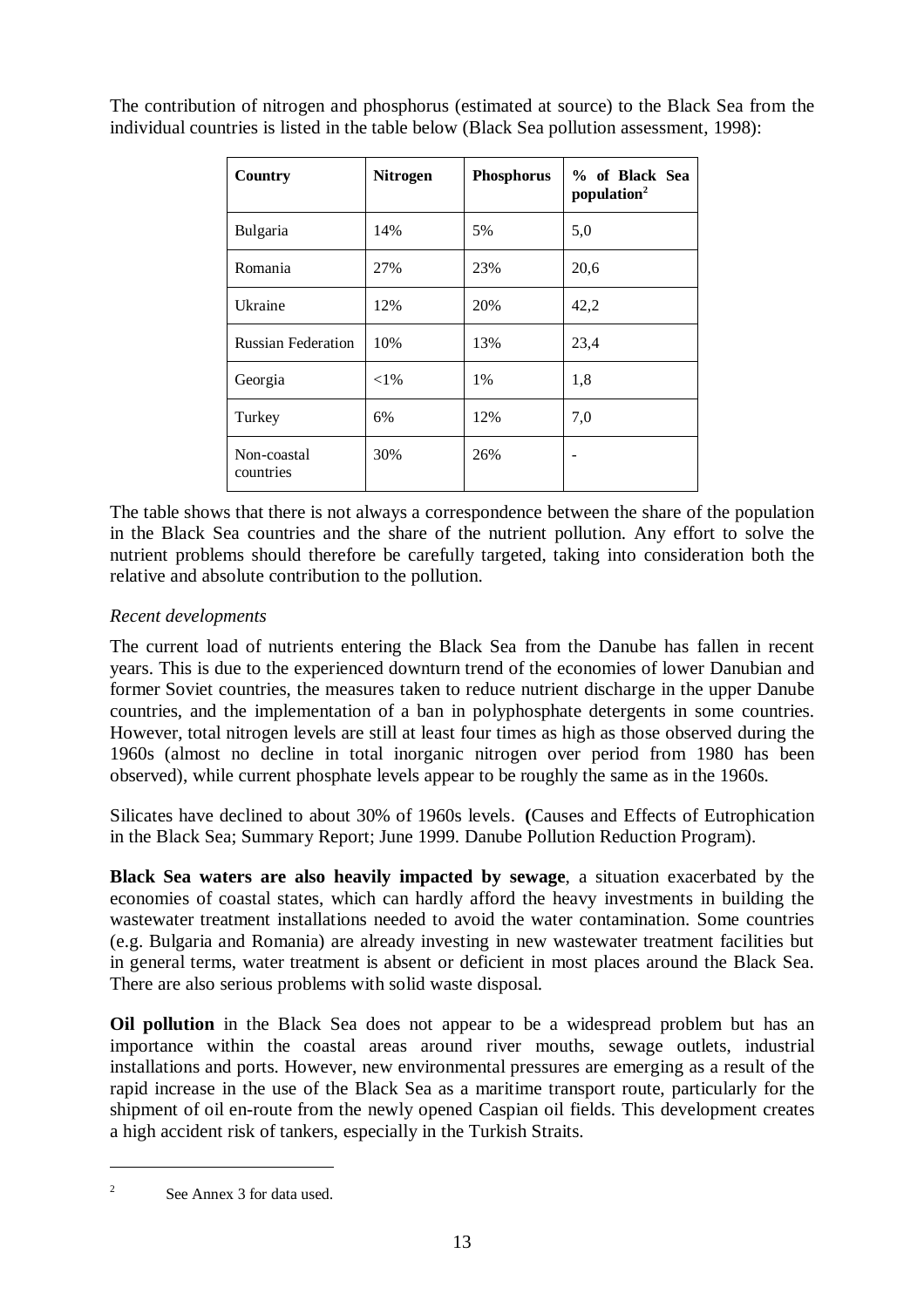There is no evidence to date of significant **heavy metal pollution** or pollution from pesticides and other persistent organic pollutants (such as PCBs) in the Black Sea.

Another serious issue is related to loss of **biodiversity** in the Black Sea. Originally there was a very rich biodiversity, especially on the North Western shelf of the Black Sea, where a unique system of red algae existed. This area has now changed to a seasonally anoxic "dead zone". The total area affected by these conditions has increased 1000 times during the last 30 years. This has impacted the entire Black Sea and changed the balance between the different species leading to an unstable ecosystem. Another problem is the overexploitation of the fish stocks in the sea. Since the 60'es the industry has expanded and high technology fish-finding techniques have been applied. Problems also occur due to the arrival of an exotic species, the comb jelly, which had no natural predators in the Black Sea. It has flourished and is claimed to have reached a total biomass of about one billion tonnes in the Black Sea, more than the world annual fish harvest at its peak in 1989-90. This has an enormous impact on the Black Sea's ecosystems and commercial fish stocks.

These problems combined with the pollution of water mainly by nutrients as well as increase in turbidity has resulted in a decrease in the diversity of commercially exploitable fish from some 26 species to 6 species, since the late seventies.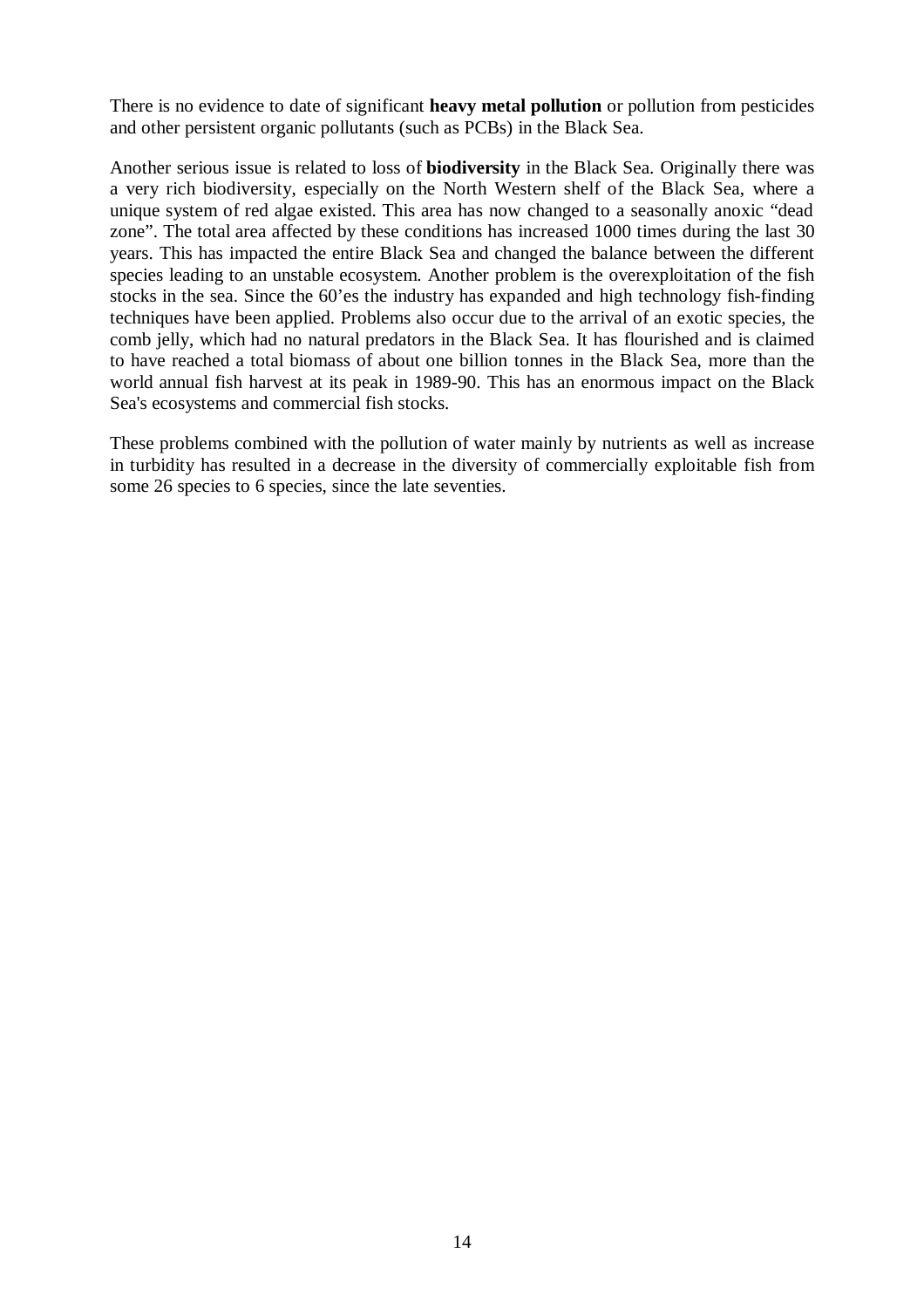#### **3. EXISTING ENVIRONMENTAL CO-OPERATION IN THE REGION**

The Danube River States have signed the Convention on Co-operation and Protection and Sustainable use of the Danube River (Danube River Protection Convention, DRPC) on Environmental Co-operation in the river catchment area. The European Community is also party to the Convention and finances parts of the Convention's activities. The International Commission for the Protection of the Danube River (ICPDR) is implementing the DRPC.

#### *Parties that ratified the Danube River Protection Convention (DRPC) are:*

*Austria, Bulgaria, Croatia, Czech Republic, Germany, Hungary, Moldova, Romania, Slovak Republic, Slovenia and the European Community.*

*Ukraine has signed but not ratified the convention and Bosnia and Herzegovina and Federal Republic of Yugoslavia are observers*

and efforts to support the region.

| The parties to the Black Sea Convention are:<br>Romania, Bulgaria, Ukraine, Georgia, Russia and<br>Turkey.<br>The European Commission on behalf of the | Black Sea environment takes place in<br>the framework of the Convention on<br>the Protection of the Black Sea<br>against Pollution<br>(Black)<br>Sea<br>Convention). |
|--------------------------------------------------------------------------------------------------------------------------------------------------------|----------------------------------------------------------------------------------------------------------------------------------------------------------------------|
| European Community has recently been granted                                                                                                           | These two Conventions should be the                                                                                                                                  |
| <i>official observer status</i>                                                                                                                        | basis for the regional co-operation                                                                                                                                  |

Thereby the focus should be on reinforcing these conventions rather than creating new ones, as has been suggested from time to time.

#### *Community support*

Since 1990 the European Community has supported the Danube region via the  $PHARE<sup>3</sup>$ programme, consisting of both national programmes and multi-country assistance to the countries of the region. The Danube Environment programme was among the first multicountry programmes approved and at the same time one of the largest projects undertaken. At the same time also the UN and GEF have been active in the region and major efforts have been undertaken in order to co-ordinate the activities of the EU and the UN and to avoid duplications of programmes.

In July 2000 the Council endorsed a proposal from the EU Commission to pay into an international fund for clearing up the River Danube (Council Decision 2000/474/European Commission of 17 July 2000). Since January 2001 the Danube Commission based in Budapest has started the implementation of the project of clearing parts of the Danube.

<sup>&</sup>lt;sup>3</sup> From 1 January 2000 all pre-accession assistance must be geared towards preparing the Candidate Countries for accession, i.e. to priorities mentioned in the Accession Partnerships.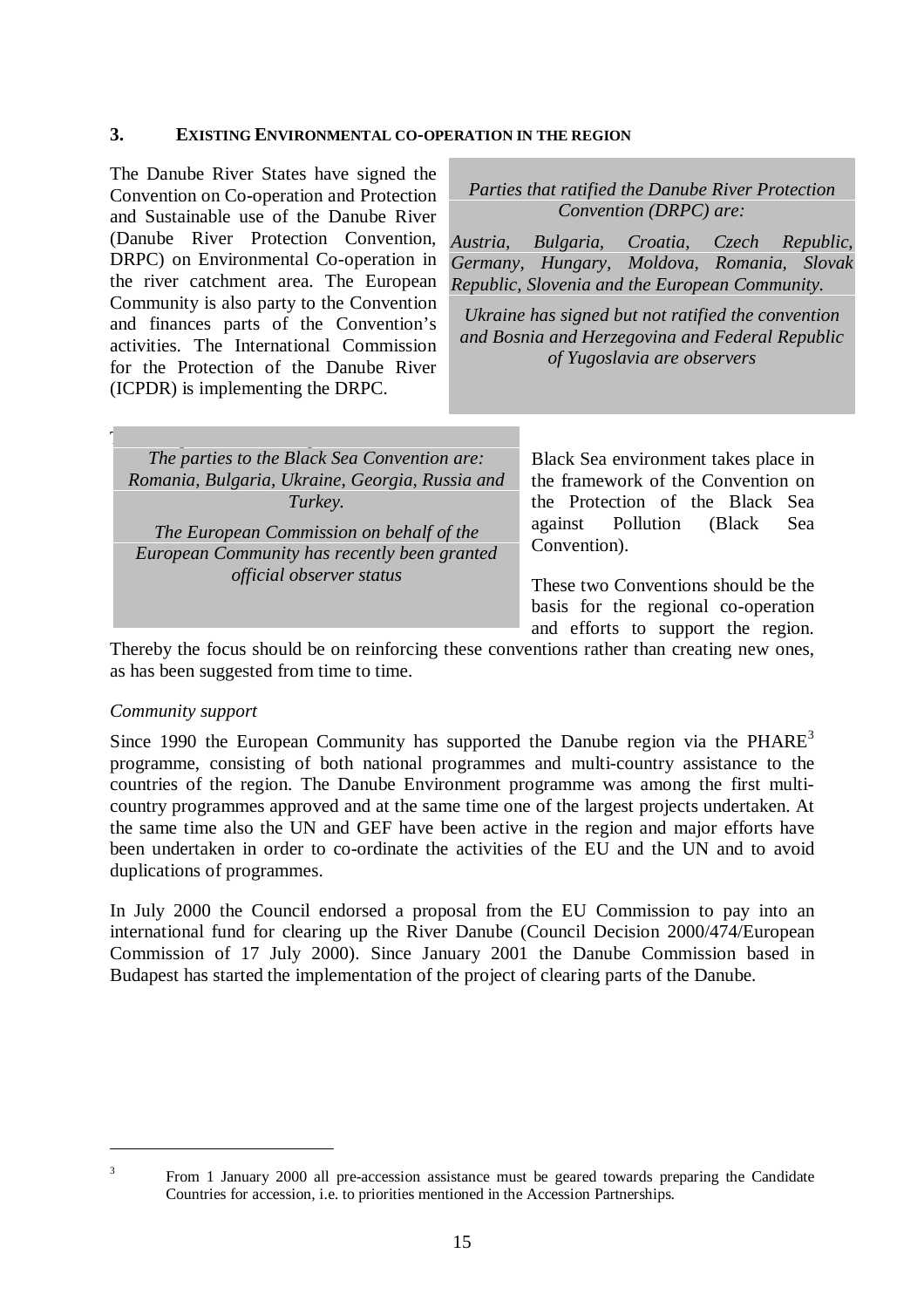PHARE and TACIS support has also been provided to environment projects in the Black Sea region since the start of the Black Sea Environment Programme (BSEP), which was established in 1993 with the support of GEF and the UN. The overall objective has been to assist Bulgaria, Romania, Russia, the Ukraine and Georgia to strengthen their individual and shared capacity to tackle the Black Sea's environmental problems. Furthermore support has been provided from TACIS to Georgia, Russia and the Ukraine to participate in and implement the Black Sea Convention and the Black Sea strategic action plan, particularly in relation to raising education and public awareness on Black Sea problems, assistance to local groups and transfer of knowledge.

#### *Strategic Action Programmes*

Since the Danube and Black Sea Programmes were initiated, they have focused on defining strategies and identifying hot spot investments for which interventions are needed to address transboundary concerns. One of the main goals achieved until now for both the Danube and the Black Sea programmes is the development of Strategic Action Programmes. These form the basis for the activities to be undertaken in the future.

#### *Limited investments*

However, so far there has been limited investment in the priority projects identified in the two frameworks. The main constraint appears to be that Black Sea and Danube «hot spots» do not yet figure prominently in the national public investment priorities, nor are they part of comprehensive and sound strategies at national level.

A set of harmonised water quality objectives has been proposed for the Black Sea in compliance with the 1996 Black Sea Strategic Action Plan but overall implementation of the Plan is well behind schedule.

As a part of the structure set up under the Black Sea environmental programme, an activity centre was set up in each of the Black Sea countries. Each centre has its own area of responsibility, such as fisheries, biodiversity, monitoring etc. having a co-ordinating role at the regional level. At the same time in all of the countries, National Focal Points for the mentioned activities have been identified. The network of these activity centres is at present in a difficult situation due to lack of funding and support from the national governments.

Annex 2.3 lists selected EU projects carried out in the region in the last ten years. For the Danube region, these include both studies and investments in water and wastewater projects, which have had a direct effect on the water quality of the Danube and the Black Sea.

*The EU has recently undertaken a successful regional environmental cooperation effort in the context of the Regional Environmental Reconstruction Programme (REReP) for the Balkans.*

*This programme offers a platform for co-ordinating the environmental activities in the wider context of the international assistance to the Balkans Region, focusing especially on institution building, but including also some urgent environmental investments. Another similar model can be found in the EAP-Task Force (*http://www.oecd.org/env/eap/eaptf/12taskforce/index.htm) *.*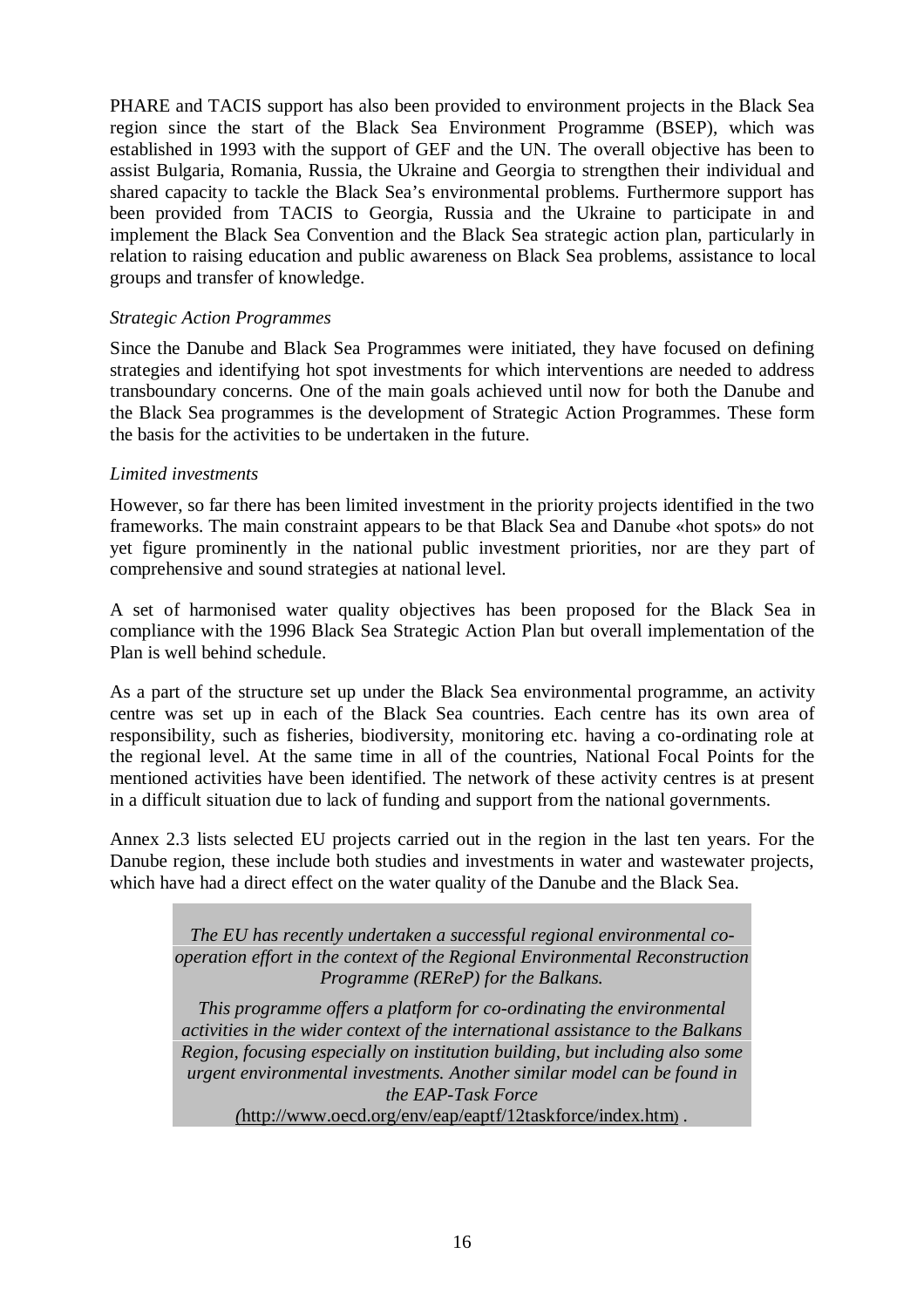### **4. KEY ENVIRONMENTAL OBJECTIVES**

The joint Danube - Black Sea Working Group defined in 1998 overall environmental objectives for the Danube and Black Sea Region. The European Community shares these objectives and works to support their fulfilment.

*The long-term goal is to reduce the levels of nutrient and other hazardous substances in order to allow the ecosystems of the region to recover*

Most of the countries of the region have adopted national environmental strategies including the Danube and Black Sea. But the most needed economic development should be envisaged in a way that ensure appropriate measures and practices to limit nutrient discharge from point sources (municipal, industrial and point agricultural sources) and non point sources (agriculture).

The current level of nutrients entering the Black Sea represent a unique situation resulting from economic depression in the majority of the coastal countries in the last decade. However, it is of utmost importance that nutrient influxes remain low in any economic scenario and therefore any national development plans include nutrient and toxic substance emission control.

In view of the above,

*The intermediate goal is that all countries of the Danube – Black Sea basin establish and implement urgent control measures to avoid discharges of nitrogen and phosphorous to the Black Sea (including via the Danube) exceeding those levels observed in 1997.*

The Joint Danube - Black Sea Technical Working Group has suggested the use of 1997 as a reference year, since the analysis carried out by the Group showed at least a status quo situation or even a slight improvement of the conditions of the ecosystems in the Black Sea.

**Other important objectives**, should in the opinion of the European Commission be in line with the principles of the EC Water Framework Directive:

- to prevent further deterioration and protect and enhance the status of the aquatic ecosystems and terrestrial ecosystems and wetlands directly depending on the aquatic ecosystems;
- to promote sustainable water use based on a long-term protection of available water resources;
- to enhance protection and improvement of the aquatic environment through specific measures for priority substances and the cessation or phasing-out of the priority hazardous substances;
- to ensure the progressive reduction of pollution of groundwater and prevent its further pollution,
- to contribute to mitigating the effects of floods and droughts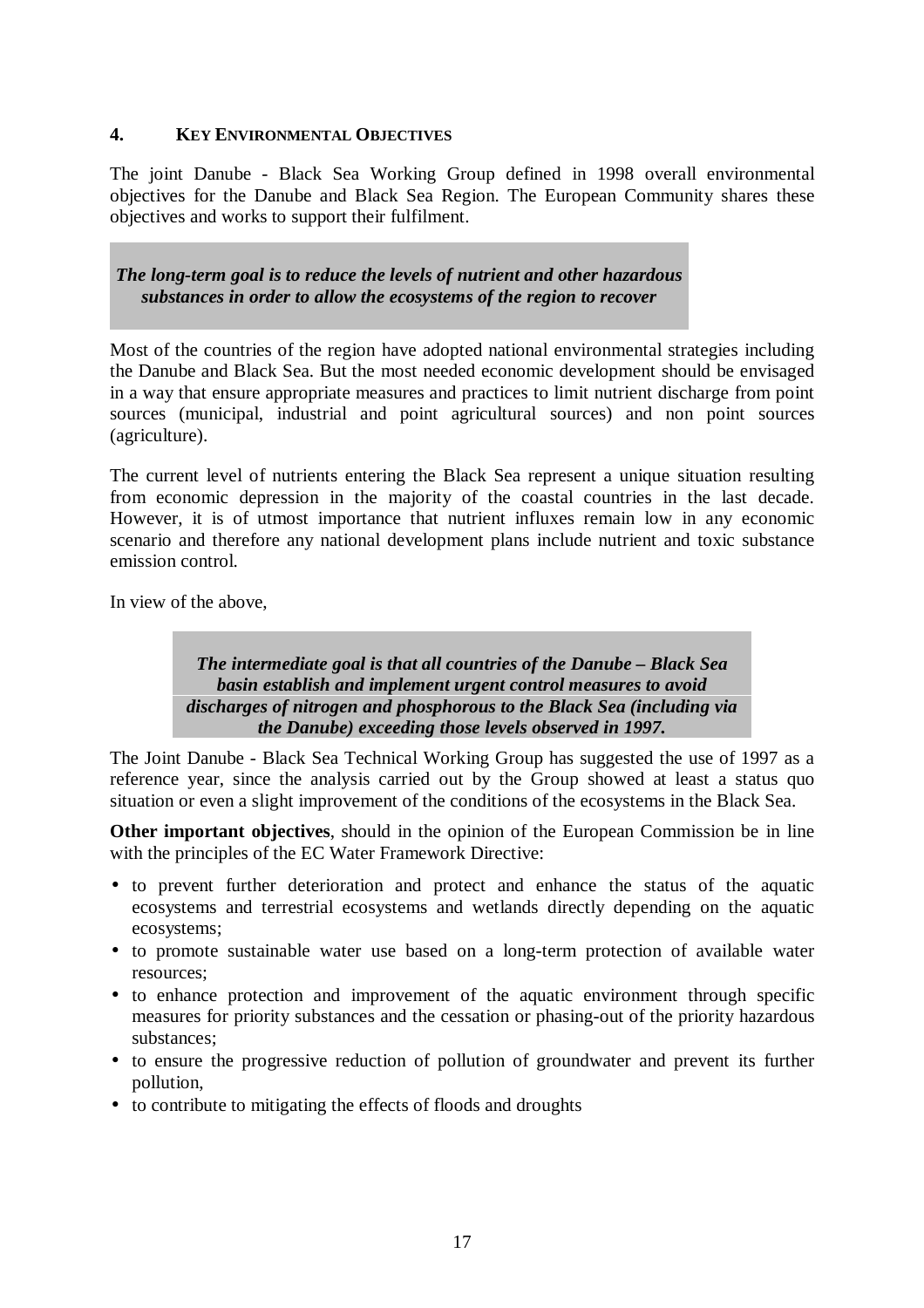### *Integrated Coastal Zone Management*

In 2000, the European Commission adopted a Communication on Integrated Coastal Zone Management: A Strategy for Europe (COM/00/547 of 27 September 2000). This Communication identifies the principles that should be followed to promote sustainable planning and management in the coastal zone. The document outlines the actions that will be undertaken at Community level to promote these principles, but also stresses the importance of action at the national, regional and local levels.

In view of the many and increasing pressures on the Black Sea coastal area, the principles of ICZM should be implemented in the planning and management of this region.

*The Integrated Coastal Zone Management (ICZM) approach emphasises: The need for co-ordination between the many economic and policy sectors that are active in the coastal zone; The links between activities in the hinterland and the state of the coastal zone;*

*The importance of coherent planning and management of the landward and seaward sides of the coastal zone*

*The need for collaboration between neighbouring countries in planning and management at the regional seas level.*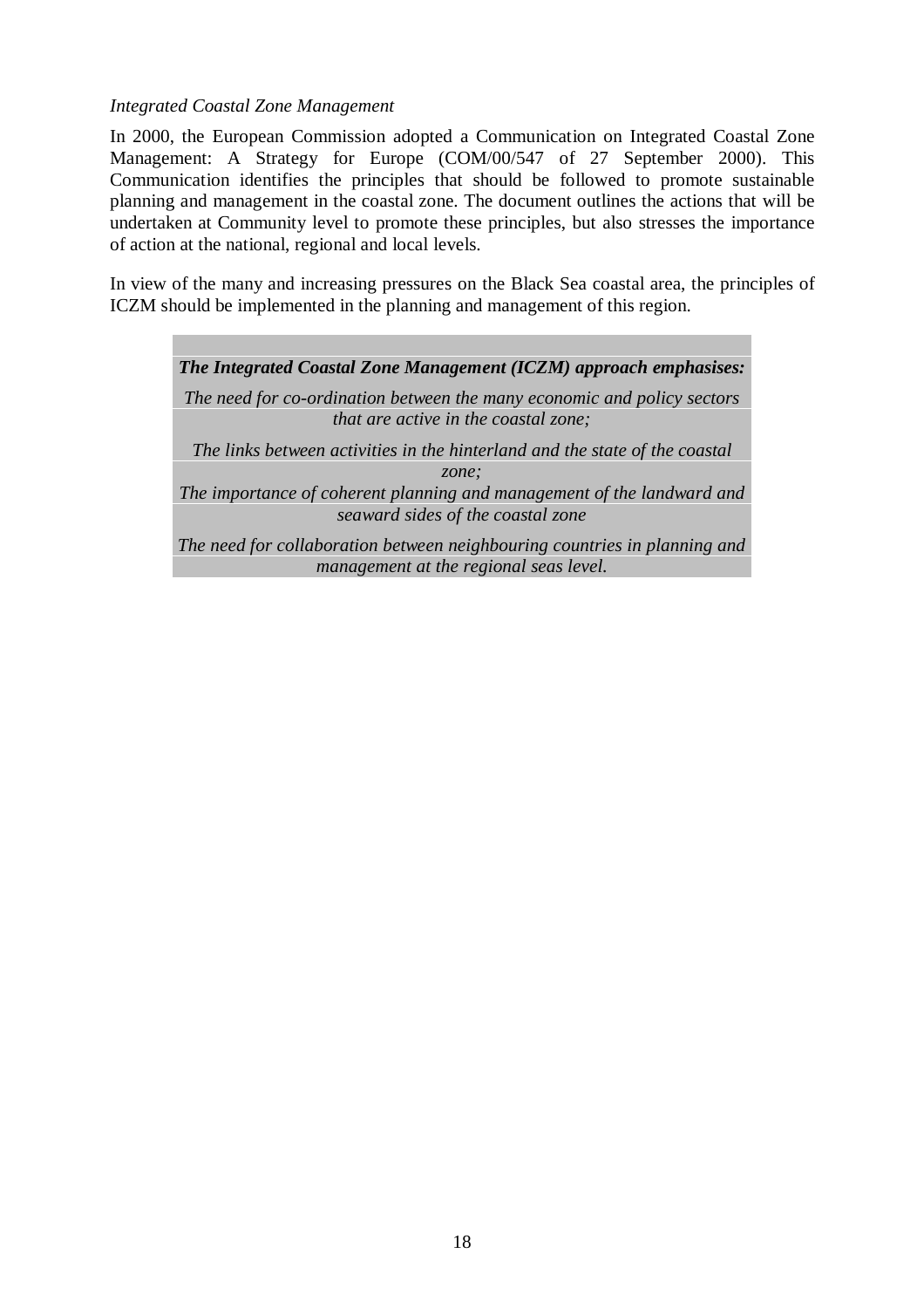### **5. PROPOSED ACTIONS**

In order to effectively address the problem of eutrophication of the Danube and Black Sea ecosystems and meet the objectives outlined in section 4 above, concerted action is required by all the countries concerned as well as by the international organisations working in the region.

> *It is widely recognised that the best model for a single system of water management is by river basin, which is the natural geographical and hydrological unit, rather than according to administrative or political boundaries. This is the approach now being developed in the EU through the implementation of the new Water Framework Directive and it is the approach proposed for an enhanced environmental co-operation in the Danube - Black Sea region.*

Even though the Danubian Countries that are not EU-member states can not implement the Water Framework Directive in the strict sense of the word, all the member countries of the Danube River Protection Convention have decided to pursue river management following the principles of the Water Framework Directive.

This implementation is co-ordinated by an expert group under the ICPDR and is chaired by the European Commission. The time schedule for implementation follows the one foreseen in the Directive for the current EU member States.

### *The obligations of the EU Water Framework Directive relevant for the Danube Black Sea River basin include:*

*Expanding the scope of water protection to all waters Achieving good status for all waters by a certain deadline Water management based on river basins Combined approach of emission limit values and quality standards Getting the prices right Getting the citizen involved more closely Streamlining legislation*

*For each river basin district a "river basin management plan" will need to be established. This plan will have to include an analysis of the river basin's characteristics, a review of the impact of human activity on the status of waters, and an economic analysis of water use in the district*

Furthermore, now that all Danubian countries are committed to this river basin management approach, some of the coastal areas of the Black Sea will be assigned to the Danube River Basin District, providing a new impetus for an integrated approach involving the whole Danube-Black Sea catchment area.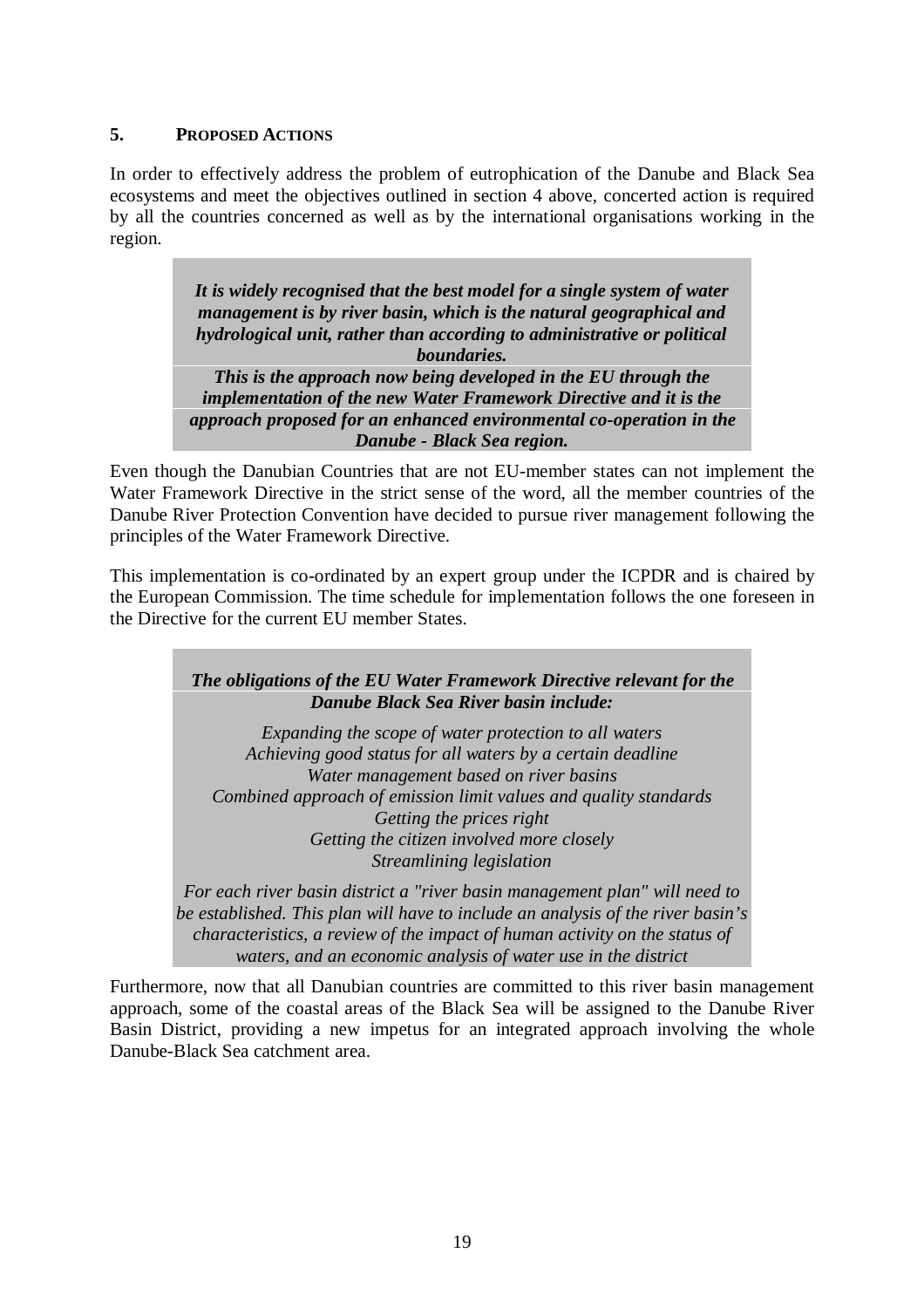For the other river tributaries to the Black Sea, efforts are ongoing to develop action plans first steps towards river basin management - that can form the basis of integrated approaches to the protection of the Black Sea<sup>4</sup>.

The environmental challenges of the Black Sea, which are not directly linked to the nutrients and other pollution in the rivers flowing into the Sea, will also have to be addressed in the work ahead. These include establishment of criteria for sustainable fisheries, the pollution from oil and hazardous substances, airborne pollution, dumping, vessel pollution and prevention of accidents.

### *The actions envisaged fall into three instrumental aims:*

*1) An operational framework for co-operation in the entire region*

*2) An improved integration of Danube and Black Sea priorities into EU cooperation policy framework, including sectoral integration*

*3): A more efficient financial assistance.*

### *Operational framework for co-operation in the entire region*

The Institutional framework for environmental regional co-operation in the Danube Black Sea region already exists (see section 3 and annex 2), but the implementation as well as coordination of the different ongoing initiatives lag behind, thereby not resulting in desired synergies.

**There is therefore an urgent need for an improved co-ordinated assistance to the existing regional environmental structures** (ICPDR and Black Sea Commissions) **and to the individual countries of the Region.** It is also essential to promote the further development of the regional co-operation between the countries of the basin themselves.

#### **The European Community, which is already providing technical and financial support to the region should take a more pro-active role and become the driving force of this much-required co-ordinated assistance**.

• As a first step, the Danube Commission (ICPDR) Secretariat needs to be reinforced in order to take up the task of co-ordinating the implementation of the EC Water Framework Directive. In parallel the sustainability of the Black Sea Commission Secretariat and the activity centres in each country must be ensured, so that the countries around the Black Sea take direct responsibility for its running politically and financially.

<sup>4</sup> For the Dnieper River (Russia, Belarus and Ukraine) a GEF supported programme is developing a Transboundary Diagnostic Analysis and a Strategic Action Programme for the Dnieper River basin. The project will assist the Dnieper basin countries in identifying, prioritising and addressing both point and non-point sources of nutrient and toxic pollution to the Dnieper and the downstream Black Sea. Action Plans have also been developed for the Prut River with the support of European Community funds of TACIS, in the lower Don River with World Bank funding, in the Sea of Azov primarily with Dutch funding and the Dniester River (various donors).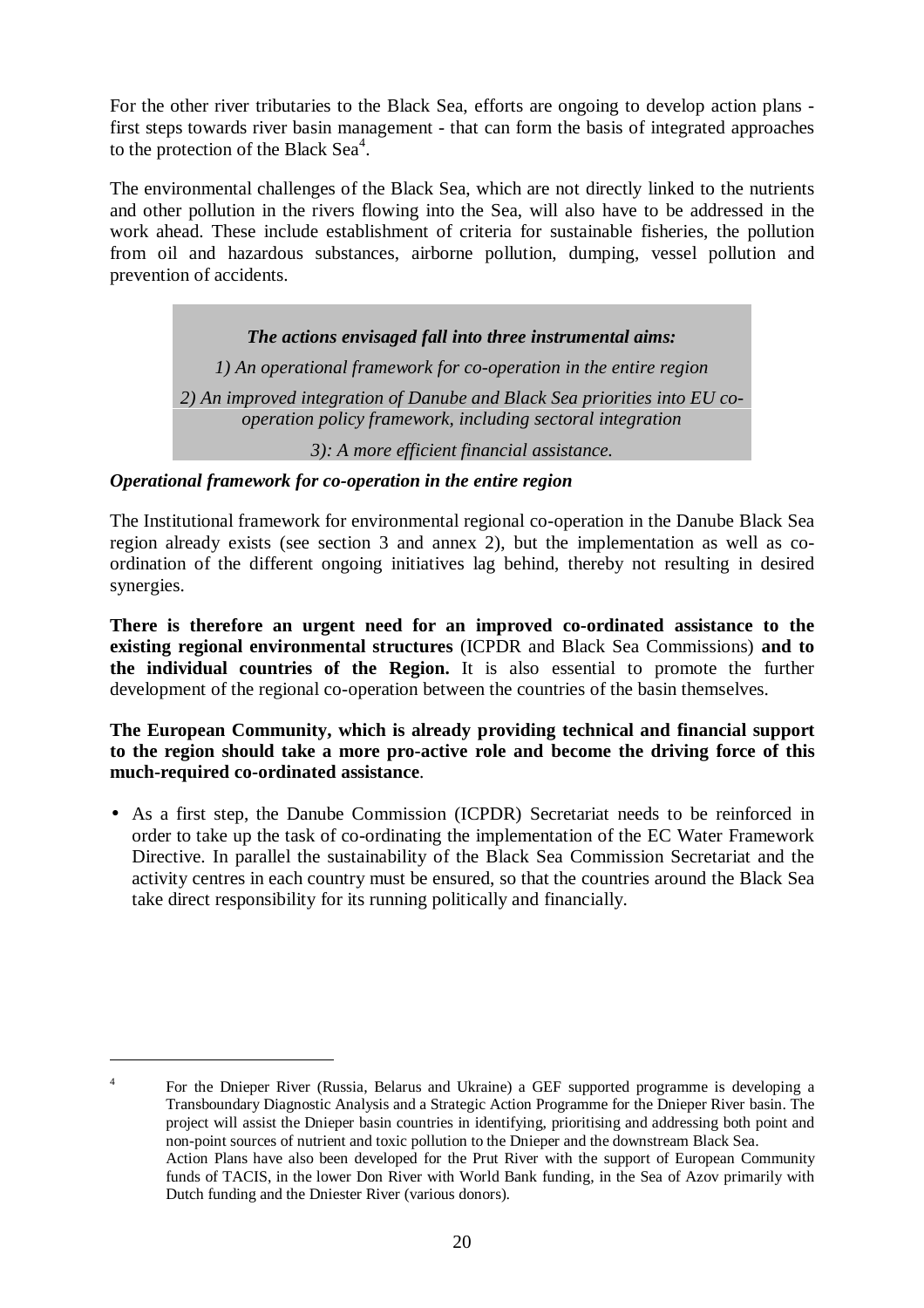Both Commissions have already jointly declared their willingness to co-operate for achieving common strategic goals. A Memorandum of Understanding (MoU) between the two parties on the reduction of release of nutrients to the Danube and Black Sea is under development.

• The European Commission will strive at turning the Memorandum of Understanding between the Danube and Black Sea Commissions into a practical common platform for cooperation with concrete implementing steps. This would imply, first of all, the signature of the Memorandum by the signatory parties of the Conventions. In order to set this platform, the Commission will propose the establishment of an informal Task Force (The DABLAS Task Force), within the existing framework for co-operation among the two Conventions. The first task of the Task Force will be to conduct the preparatory work leading to the signature of the MoU and then draw up an environmental plan including a list of projects for environmental rehabilitation of the region, in order of priority.

The informal Task Force should consist of representatives from the countries of the Region, the Danube and Black Sea Commissions, the European Commission, interested EU Member States, the international financing institutions and bilateral donors.

• On a more technical level, the European Commission will support the re-launching of the existing Joint Danube Black Sea Working Group, which will form the basis for an improved technical assessment of the environmental problems in the region.

Both the informal Task Force and the Joint Danube-Black Sea Working Group should initiate their activities in autumn 2001.

• The European Commission will work to facilitate the co-operation between the Danube and Black Sea Conventions and the European Environment Agency (EEA) in order to ensure that monitoring and data management is harmonised in the region and consistent with the practices in the EU. During 2001/2002 the EEA will work on developing actions relevant for the Danube and Black Sea Region and this will form the basis for future work.

A large number of countries of the region are expected to become members of the European Environment Agency by 2002<sup>5</sup>. This is likely to lead to an establishment of new work topics for the EEA related to the Danube and Black Sea with the possibility to carry out special projects of interest to the member countries of the region.

- The European Commission will assist in the establishment of operational arrangements for co-operation between the future extended EEA and the non-EEA-member countries of the region.
- The Regional Environment Centre (REC) of Szentendre $<sup>6</sup>$ , that will in the near future be</sup> extended to cover Turkey together with the rest of the Candidate Countries, should be invited to be involved in the development of projects and activities focusing on the Danube and Black Sea.

<sup>&</sup>lt;sup>5</sup> Council Decisions  $2001/582/EC - 2001/594/EC$  of 18 June 2001 on the conclusion of the Agreement between the European Community and the Czech Republic, Poland, Romania, Slovenia, Hungary, Latvia, Lithuania , Bulgaria, Slovak Republic, Estonia, Cyprus, Malta ,Turkey concerning participation in the European Environment Agency and the European environment information and observation network.<br><sup>6</sup> http://www.rec.org/.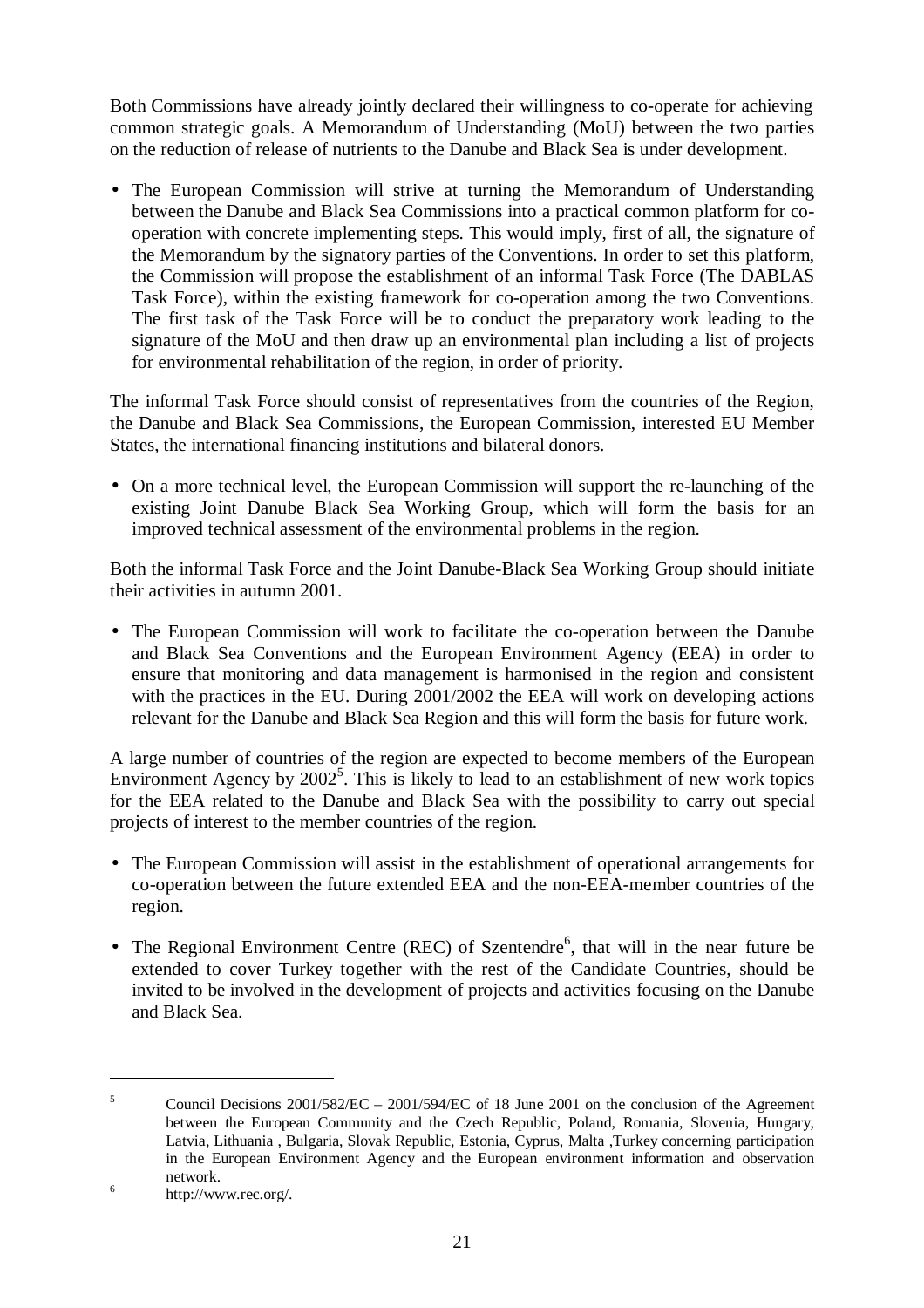- Furthermore, the Caucasus Regional Environment Centre<sup>7</sup> has an important role to play in the environmental scenario of the eastern Black Sea Countries and should therefore be invited to be associated within the new proposed Regional initiatives
- A clear link between the activities in the Danube and Black Sea Region and those undertaken in the context of the Environment for Europe process should be established. Advantage should be taken of the experience of the EAP Task Force in relation to water issues, in particular. The EAP Task Force will therefore be invited to take part in the informal task force to be set up.

Finally, the Black Sea Commission has recently granted formal observer status in the Black Sea Convention to the European Community. In the medium term – linked with the accession process to the EU for relevant Black Sea countries - the European Community will seek to become a member of the Black Sea Convention.

### *Improved integration of Danube - Black Sea priorities into EU co-operation policy framework*

- The European Commission will assist in the implementation of the guiding principles of the EC Water Framework Directive in the entire Danube Basin and the Black Sea coastal states, starting with the Candidate Countries. The timeframe for this action will be a tenyear period with concrete milestones to be met by the Countries.
- On a longer-term basis the Commission will strive to assist in creating co-operation agreements, similar to the one agreed for the Danube basin (see section 2.1 above) for the other river basins tributaries to the Black Sea<sup>8</sup>. The first milestone will be a review of current environmental action plans for these rivers and the development of a strategy for their further development. This work will be initiated during 2001 and a plan will be drawn up for a closer involvement of all countries of the Black Sea region in solving the problems of the Black Sea.
- The European Commission will encourage the countries of the region, whenever relevant and in conformity with the Community instruments concerned $9$  (LIFE, PHARE, ISPA, TACIS, CARDS, SAPARD etc.), to include in their national programmes and strategies for Community financial support, projects beneficial to the Danube - Black Sea environment, in line with the principles of the EC Water Framework Directive and other EC water legislation.
- The Commission will encourage the countries of the region and donors financing waste water projects to ensure that all new wastewater treatment plants include secondary treatment (biological) that can be upgraded to tertiary treatment (with nutrients removal) without excessive costs.

<sup>&</sup>lt;sup>7</sup> http://rec.caucasus.net.<br><sup>8</sup> The Black Sea convention being a shoreline may prove to be a barrier to taking a basin wide approach

and this aspect will have to be examined and eventually resolved.<br><sup>9</sup> ISPA is the main Community instrument for supporting environmental investment projects. The role of PHARE will be limited to support, in the ten central and eastern candidate countries, institution building and investments, which form an incidental but indispensable part of integrated industrial reconstruction or regional development programmes.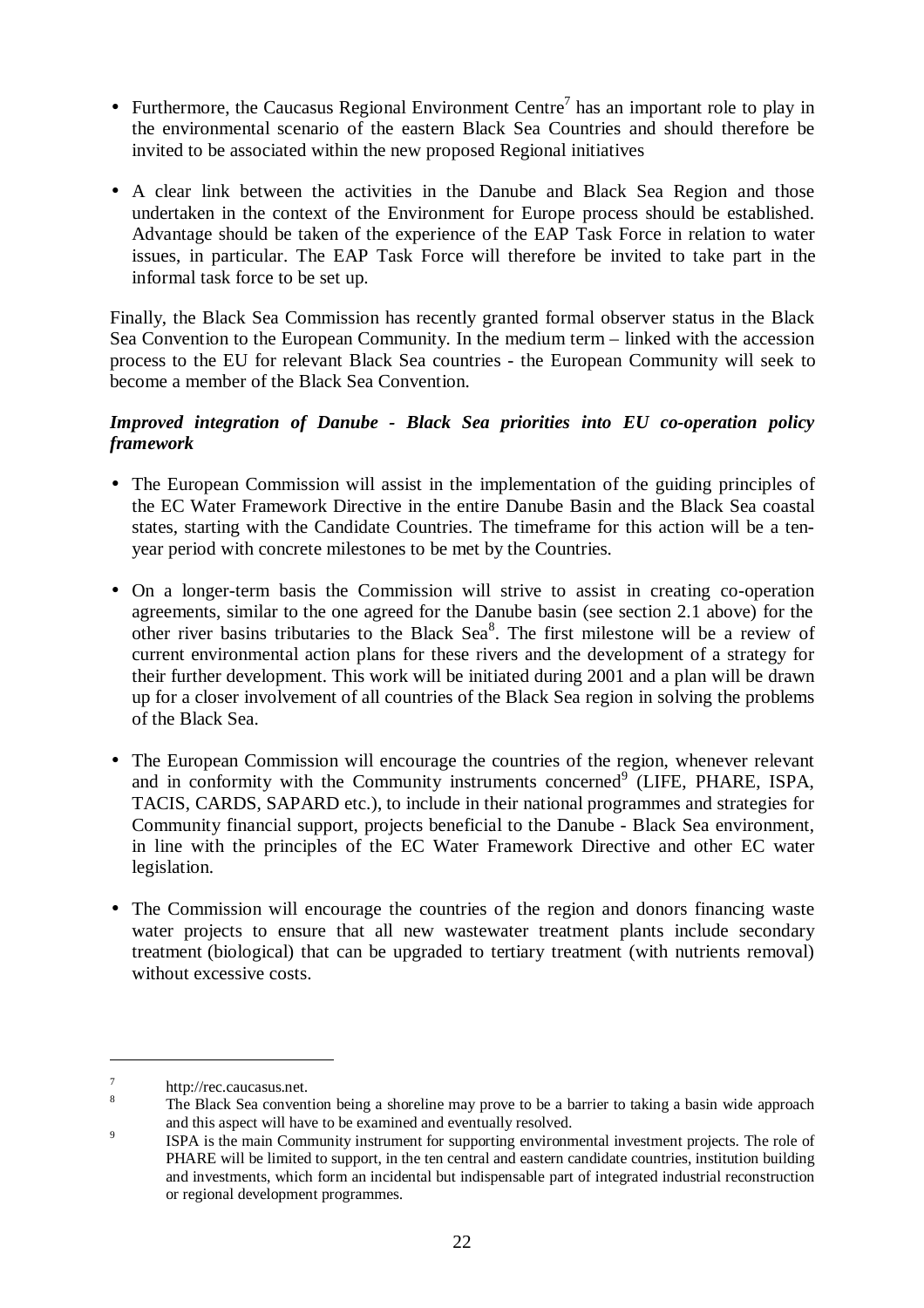- There is a fundamental need for enhanced research in order to provide sound scientific support to decision makers for the orientation of investments aimed at improving the environment quality in the Danube river basin and in the receiving Black Sea region, and for their prioritisation. The research carried out under the Community research programmes will contribute to that aim.
- The Commission will strive to ensure that the next review of the Common Agricultural Policy addresses its role in the protection and enhancement of the environment of the region, in particular, in relation to reduction of nutrient emissions and protection of nature reserves and biodiversity in the Danube and Black Sea areas.
- Romania plays a particularly important role in the discharge of nutrients to the Black Sea. Its entire territory drains into the Black Sea, mostly through the Danube. Special attention should be paid to support Romania's efforts to reduce its pollution load.
- The Commission will encourage the countries of the region to sign and ratify the relevant UN/ECE conventions, especially the *Convention on the protection and use of transboundary watercourses and international lakes* and the *Convention on the transboundary effects of industrial accidents.* The Commission will stress the need for the Countries of the Danube and Black Sea Region to incorporate the environment and health dimension into their sectoral policies such as transport, energy, agriculture, fisheries, trade etc., in line with the European Union's strategy on integration (Cardiff process).

### *More efficient financial assistance to the region*

The present financial support for the region from the Community includes an allocation of  $\epsilon$  3 million, under the Tacis Regional Co-operation Programme (2000 budget), providing technical assistance support to the Regional Activity Centres in Odessa, Krasnodar and Batumi in order to reinforce their capacity on effective environmental management advice and assistance.

Furthermore the Environment and Sustainable Development programme under the Research Framework Programme is supporting several research projects in the Danube-Black Sea area. The most relevant are: the DANUBS project, a large research project on the Danube river basin with the aim to generate scientific sound scenarios and giving decision makers a basis for the prioritisation of the interventions needed to reduce the eutrophication of the Black Sea. The second is the TISZA RIVER PROJECT, which should provide an integrated modelling approach, supported and validated by field studies, which will give decision makers a set of instruments for planning and management of this crucial part of the Danube river.

• The European Commission will ensure that, in the future, all relevant EC funded projects in the Danube and Black Sea Region should take into account the priorities in the Danube and Black Sea Strategic Environmental Action Plans. This has not always been the case so far, since the countries themselves have not reflected these priorities in their requests for financial support.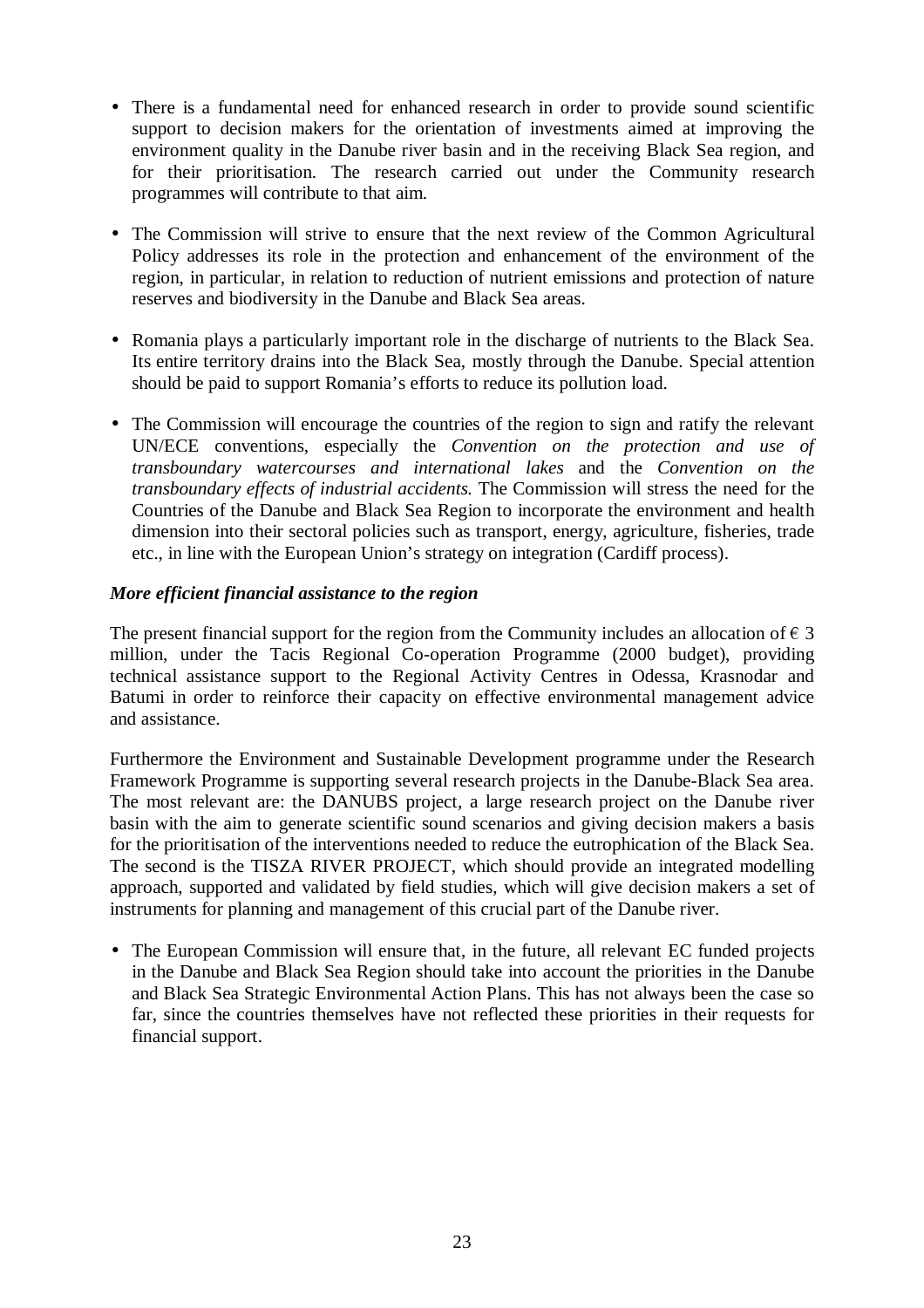- The Commission will examine ways to improve coherence and co-ordination of Community financial assistance to regional environmental projects including infrastructure projects. This examination will look at ways to improve co-ordination between the different funding instruments for the Danube - Black Sea Region, including ISPA, PHARE Romania and Bulgaria as well as TACIS Programme and the Turkey financial instrument. Other possibilities may include projects under INTERREG IIIB, in which Candidate Countries may also be involved.
- The Commission will explore and pursue the possibility of extending LIFE third Countries to include all Countries of the region.
- The Commission will work actively to increase investments by the International Financial Institutions (IFIs) and bilateral donors in the region and will explore all possibilities for increased Community co-financing of IFI investments and improved co-ordination with Member States' bilateral programmes. In this context, it is envisaged to co-finance an investment in the Black Sea area concerning water management and supply in south Ukraine (2001 budget).

Especially important in the short term will be the release of 70 million \$ for investment in the Region from the GEF-World Bank Partnership Investment Facility. The Global Environment Facility, GEF, plans in the coming years, to fund a joint technical assistance project for the Danube and the Black Sea. The total capacity building component of the project will be 24 million \$. The first part of this money was released in May 2001.

- Through its participation in the work of the ICPDR and Black Sea Commission, the European Commission will support the implementation of this initiative.
- The Commission will call on the EU Member States to include the Danube and Black Sea Region in their priorities for bilateral support in the fields of environment and sustainable development.

### **6. CONCLUSION**

The Danube - Black Sea region constitutes an axis of increasing geo-political importance in the context of the enlarging European Union**.**

### **The environmental degradation of the Danube and Black Sea region requires urgent attention and can only be tackled through a joint effort of environmental rehabilitation, conducted at regional level. This much-required effort will become a prime tool to promote and then secure the sustainable development of the region.**

The EU's Strategy for Sustainable Development underlines the key role the EU has in bringing about sustainable development within Europe and also in the wider global stage. It stresses that the EU policies –internal and external- must actively support efforts of other Countries to achieve development that is more sustainable.

• Along these lines, the Commission invites the Council and the Parliament to consider a concerted EU initiative in the Danube - Black Sea Region. The Commission will report back, in 2003, on the results of the renewed efforts and initiatives that it intends to undertake.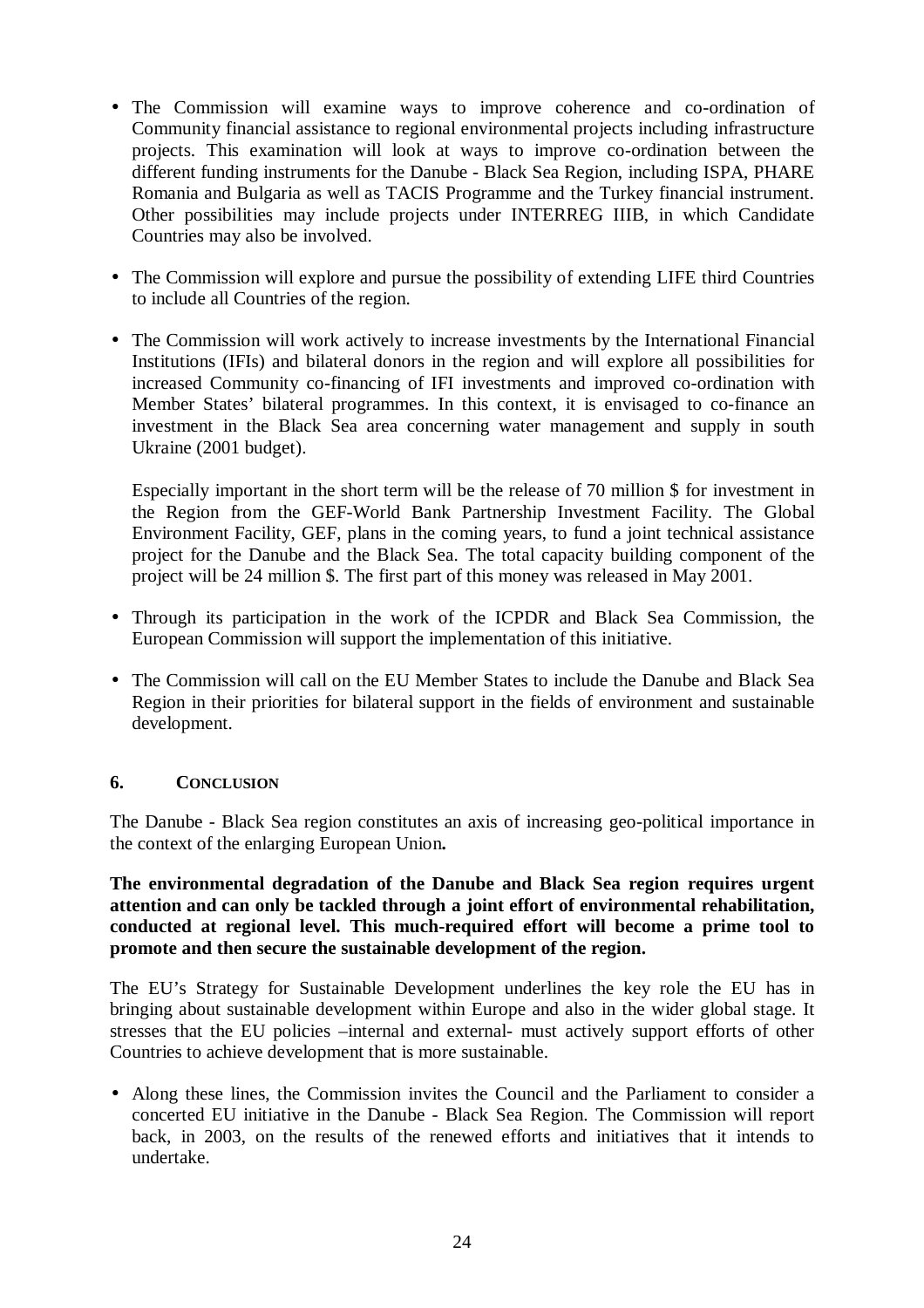## **Annexes**

| <b>PHARE</b>  | Pre-accession assistance for Central and Eastern European Countries                       |  |  |
|---------------|-------------------------------------------------------------------------------------------|--|--|
| <b>ISPA</b>   | <b>Instrument for Structural Policies for Pre-Accession</b>                               |  |  |
| <b>TACIS</b>  | Assistance programme for NIS countries                                                    |  |  |
| <b>SAPARD</b> | Structural pre-accession assistance for Central and Eastern European Countries            |  |  |
| <b>CARDS</b>  | Community Assistance for Reconstruction, Democratisation and Stabilisation                |  |  |
| <b>MEDA</b>   | Assistance programme for Mediterranean Countries                                          |  |  |
| <b>UNESCO</b> | United Nations Educational, Scientific and Cultural Organisation                          |  |  |
| <b>ICPDR</b>  | International Commission for the Protection of the Danube River                           |  |  |
| <b>DRPC</b>   | Danube River Protection Convention                                                        |  |  |
| <b>BSC</b>    | Commission on the Protection of the Black Sea against Pollution (Black Sea<br>Commission) |  |  |
| <b>ICPBR</b>  | International Commission for the Protection of the Black Sea                              |  |  |
| <b>REReP</b>  | <b>Regional Environmental Reconstruction Programme</b>                                    |  |  |
| <b>REC</b>    | Regional Environmental Centre                                                             |  |  |
| <b>GEF</b>    | Global Environment Facility                                                               |  |  |
| <b>EEA</b>    | <b>European Environment Agency</b>                                                        |  |  |
| <b>BSEP</b>   | <b>Black Sea Environment Programme</b>                                                    |  |  |
| <b>PCB</b>    | Poly chlorinated bi-phenyls                                                               |  |  |

### **ANNEX 1 LIST OF ACRONYMS**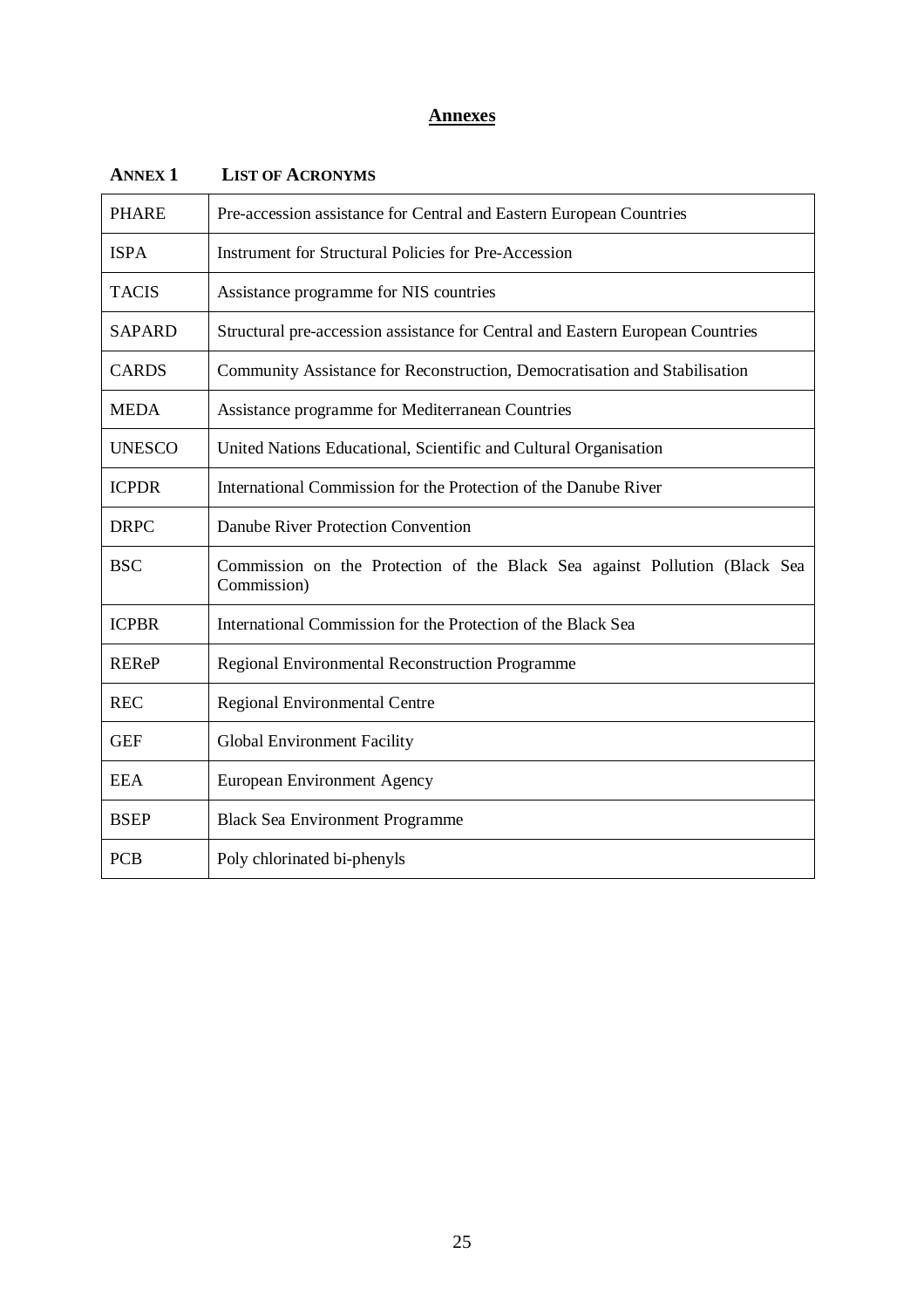### **ANNEX 2 ENVIRONMENTAL CO-OPERATION IN THE REGION**

### **Annex 2.1 International Commission for the Protection of the Danube River**

The Convention on Co-operation for the Protection and Sustainable Use of the Danube River (Danube River Protection Convention, or DRPC) was signed on 29 June 1994 in Sofia by eleven of the Danube Riparian States and the European Community. The Convention came into force on 22 October 1998 after the ratification of nine states.

The Convention is based on the Bucharest Declaration for the Protection of the Danube River and on the UN/ECE Convention on the Protection and Use of Transboundary Water Courses and International Lakes (Helsinki,  $1992$ )<sup>10</sup>.

The Convention applies to the surface waters and the ground waters in the catchment area of the Danube River as far as the Contracting Parties share it.

The Danube River Protection Convention is aimed at achieving the sustainable and equitable water management in the Danube basin, including the conservation, improvement and the rationale use of surface waters and ground water in the Danube catchment area. Contracting Parties shall also make efforts to control the hazards originating from accidents involving substances hazardous to water, floods and ice-hazards of the Danube River. The Contracting Parties shall endeavour to contribute to reducing the pollution loads of the Black Sea from sources in the catchment area.

Furthermore, the Contracting Parties shall co-operate to at least maintain and improve the current environmental and water quality conditions of the Danube River and of the waters in its catchment area.

The Contracting Parties shall set measures aiming at sustainable development and environmental protection of the Danube River. This objective in particular is directed to ensure the sustainable use of water resources for municipal, industrial and agricultural purposes as well as the conservation and restoration of ecosystems and to cover also other requirements occurring as to public health.

The following activities and measures fall under the scope of the Convention, as far as they cause or are likely to cause transboundary impacts:

- the discharge of waste waters, the inputs of nutrients and hazardous substances both from point and non-point sources as well as heat discharge,
- planned activities and measures in the field of water construction works, in particular regulation as well as run-off and storage level control of water courses, flood control and ice hazard abatement
- other planned activities and measures for the purposes of water use, such as water power utilisation, water transfer and withdrawal,

<sup>&</sup>lt;sup>10</sup> The Convention was approved by the European Community in a Council Decision (97/825/EC) on 24. November 1997 as published in OJ L 342/18.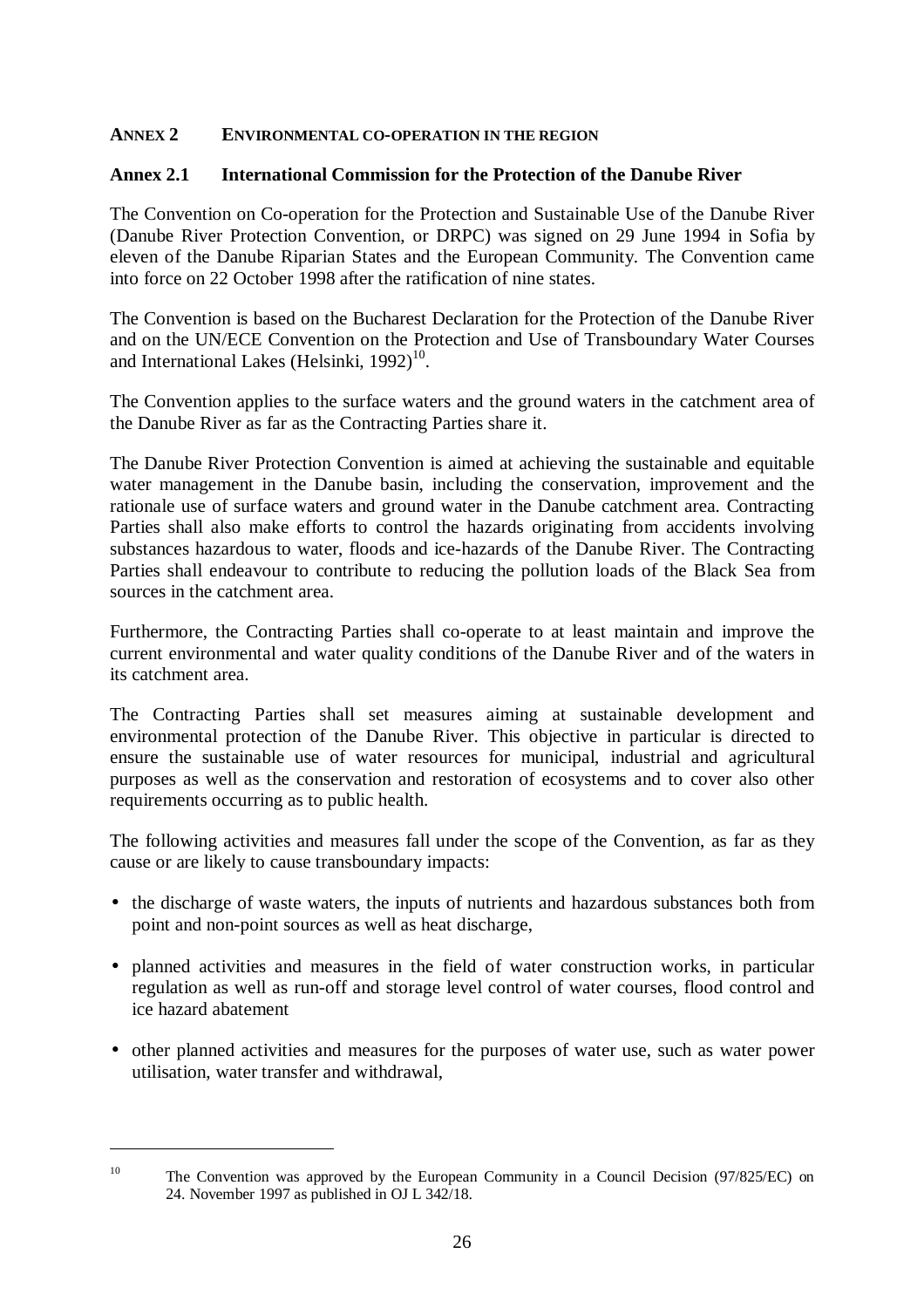- the operation of the existing hydrotechnical constructions,
- the handling of substances hazardous to water and the precautionary prevention of accidents.

The Convention is applicable to issues of fishery and inland navigation as far as problems of water protection against pollution caused by these activities are concerned.

In order to achieve the goals set in the Convention, bilateral and/or multilateral co-operation has to be developed and implemented in particular with regard to

- the recording of conditions of natural water resources within the catchment area applying agreed quality and quantity parameters,
- the adoption of legal provisions concerning waste water discharges,
- the adoption of legal provisions for handling the substances hazardous to water,
- the adoption of legal provisions for reducing inputs of nutrients or hazardous substances from non-point sources,
- harmonisation of regulations at a high level of protection, and
- the adoption of measures to avoid the transboundary impacts of wastes and hazardous substances in particular originating from transport.

Appropriate measures shall be taken to prevent and reduce transboundary impacts of pollution and ensure sustainable and equitable use of water resources and conservation of ecological resources.

To further the aims of the Convention, the Contracting Parties shall establish complementary or joint programmes of scientific or technical research programmes and shall provide for coordinated or joint communication, warning and alarm systems in the basin-wide context.

Five Annexes form an integral part to the Convention. Annex I defines the concept of Best Available Techniques and Best Environmental Practices. Annex II lists the industrial sectors and hazardous substances, which fall under the scope of the Convention. Annex III provides a general guidance on water quality objectives and criteria and Annex IV describes the structure and procedures of the International Commission and Annex V sets the procedure of the arbitration.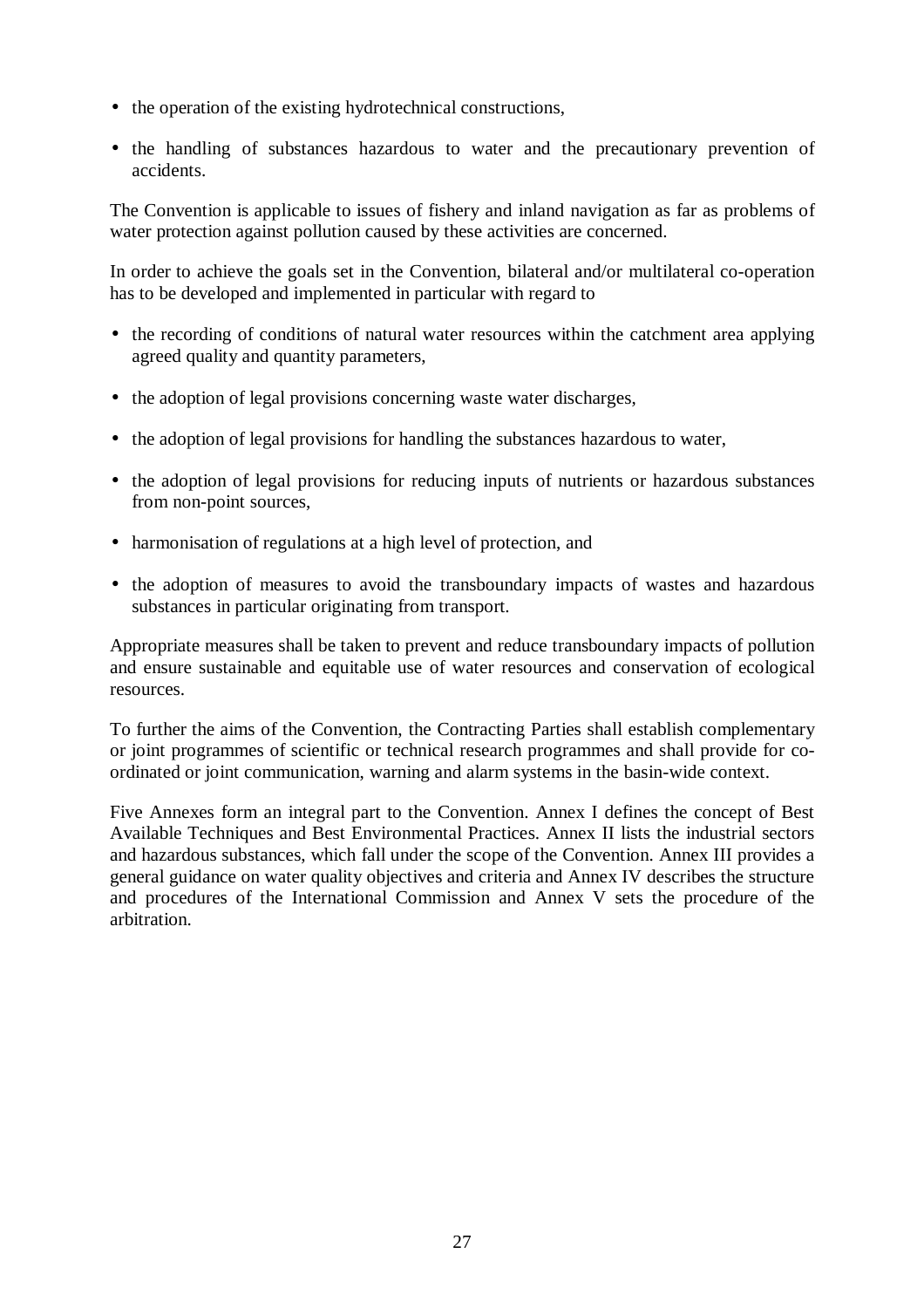### **Annex 2.2 Convention on the Protection of the Black Sea against Pollution**

This co-operation of the Black Sea Countries was first formalised in the 1992 Convention on the Protection of the Black Sea Against Pollution (Bucharest Convention) for the protection of the Black Sea against Pollution and the three related Protocols. The Protocols are an integral part of the Convention and cover: Protection of the Black sea Marine Environment against Pollution from Land Based Sources; co-operation in Combating Pollution of the Black Sea Marine Environment by Oil and other harmful substances in emergency situations and Protection of the Black Sea Marine Environment against pollution by dumping.

The Black Sea Convention applies to the Black Sea proper and is as such a shore convention for the countries bordering the Black Sea. How ever the convention opens the possibility for Non-Black Sea states to become associated with the convention if they share the interest in achieving the aims of the convention.

The Convention on the Protection of the Black Sea against Pollution obliges its contracting parties to individually or jointly to take all necessary measures to prevent, reduce and control pollution of the Black Sea. Furthermore the Convention enables the contracting parties to elaborate additional protocols in the areas they find necessary.

The following activities and measures fall under the scope of the Convention:

- Prevention of pollution of the marine environment by the substances and matters specified in the Annex of the convention. These include among others substances containing heavy metals, persistent substances and radioactive substances
- Prevent, reduce and control pollution from land-based sources
- Prevent, reduce and control pollution from vessels
- Co-operation to combat pollution in emergency situations
- Prevent, reduce and control pollution by dumping
- Prevent, reduce and control pollution from activities on the continental shelf such as exploitation of natural resources
- Take individual or agreed measures to prevent, reduce and control pollution from atmospheric sources
- Protection of the marine living resources
- Prevent pollution due to the transport of hazardous waste
- Co-operation in scientific research
- Undertake complementary or joint monitoring programmes

Under the Bucharest Convention the Istanbul Commission ensures the co-ordination of the work on the convention. In September 2000 the Black Sea countries established the Secretariat of the Black Sea Commission. The implementation of the Bucharest Convention will now proceed co-ordinated by the Secretariat.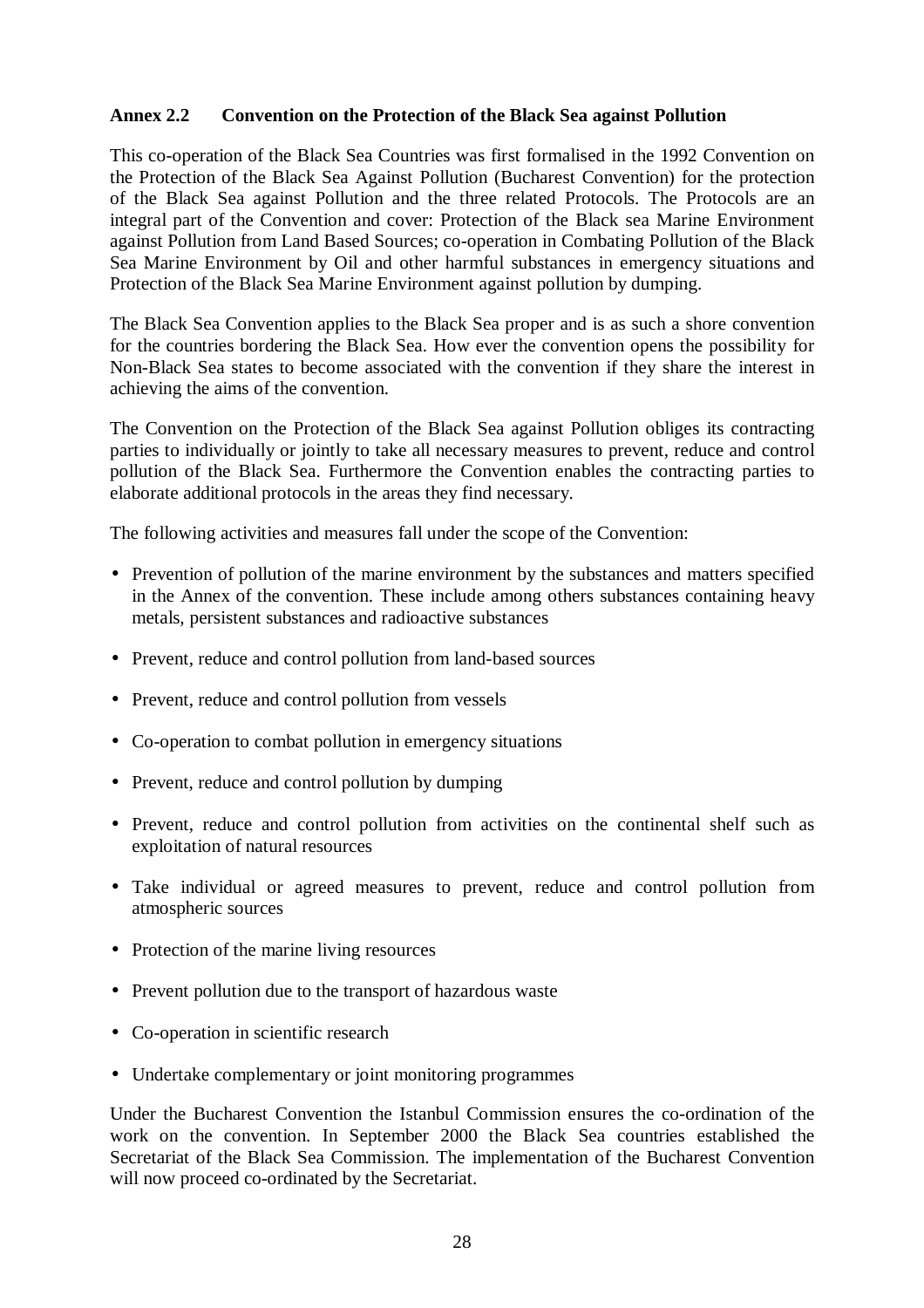# **Annex 2.3 Other players**

## *European Commission*

*PHARE and TACIS Projects in the Environmental Programme for the Danube River Basin*

|      | <b>Full Title</b>                                                                                                                                            | <b>Short Description</b>                                                                                                                                                                                                                                                                                                                                                                                                                                                                                            | <b>Beneficiary Countries</b> |
|------|--------------------------------------------------------------------------------------------------------------------------------------------------------------|---------------------------------------------------------------------------------------------------------------------------------------------------------------------------------------------------------------------------------------------------------------------------------------------------------------------------------------------------------------------------------------------------------------------------------------------------------------------------------------------------------------------|------------------------------|
| 1994 | <b>AEWS</b>                                                                                                                                                  | Implementation of the Danube The establishment of an effective Danube all Danube Basin<br>Accident Emergency Warning System (AEWS).<br>Setting up of a Principle International Alert Centre<br>(PIAC) in each of the Danube riparian countries.<br>Such a PIAC will be the sole responsible<br>operational unit, in charge of all (international)<br>communications. PIAC operations are triggered by<br>the reception of a message about a potentially<br>serious, sudden pollution event or accident<br>received. |                              |
| 1994 | Quality<br>sediments<br>biomonitoring                                                                                                                        | and The project collected detailed information on the HU, SK<br>selected reach of the Danube on sediments and<br>biomonitoring (Applied Research Project (ARP))                                                                                                                                                                                                                                                                                                                                                     |                              |
| 1995 | Projects started in 1995                                                                                                                                     |                                                                                                                                                                                                                                                                                                                                                                                                                                                                                                                     |                              |
| 1995 | Setting<br>up<br>for<br>centres<br>agriculture<br>in<br>Basin                                                                                                | demonstration Setting-up of 3 demonstration farms (Bulgaria, HU, BG, RO<br>sustainable Romania and Hungary) for sustainable agriculture<br>the Danube and making projections for future of Organic<br>Agriculture (ARP project)                                                                                                                                                                                                                                                                                     |                              |
| 1995 | the Danube Basin                                                                                                                                             | Impact of radionuclides in The project investigated if there was evidential HU, RO<br>surface water and sediments in downstream accumulation of radionuclides (ARP<br>project)                                                                                                                                                                                                                                                                                                                                      |                              |
| 1995 | Nutrient<br>application<br>agriculture in CEE/protection agrochemicals<br>of water resources against environment (ARP project)<br>nutrient diffuse pollution | in The project investigated the application of RO, HU<br>and their<br>impact<br>on<br>the                                                                                                                                                                                                                                                                                                                                                                                                                           |                              |
| 1995 |                                                                                                                                                              | Removal of phosphates from The project investigated the amount of phosphates HU, RO, SK, CZ, UE, BG<br>detergents in the Danube Basin loaded into the Danube and also the detergent<br>originated ones (ARP project)                                                                                                                                                                                                                                                                                                |                              |
| 1995 | Biodiversity<br>Danube River                                                                                                                                 | study of the The project intended to map the biodiversity of the SK, BG, RO<br>Danube river (ARP project)                                                                                                                                                                                                                                                                                                                                                                                                           |                              |
| 1995 | Danube Eros 2000 project –<br>Romanian part                                                                                                                  | ARP Project: Research project to assess trends of RO<br>the state of Danube & Delta, and the impact on<br>ecological functioning of the Romanian coastal<br>zone                                                                                                                                                                                                                                                                                                                                                    |                              |
| 1995 | Danube Eros 2000 project –<br>Bulgarian part                                                                                                                 | Research project to assess trends of the state of BG, RO<br>Danube and Delta, and the impact on ecological<br>functioning of the Bulgarian coastal zone (ARP<br>Project)                                                                                                                                                                                                                                                                                                                                            |                              |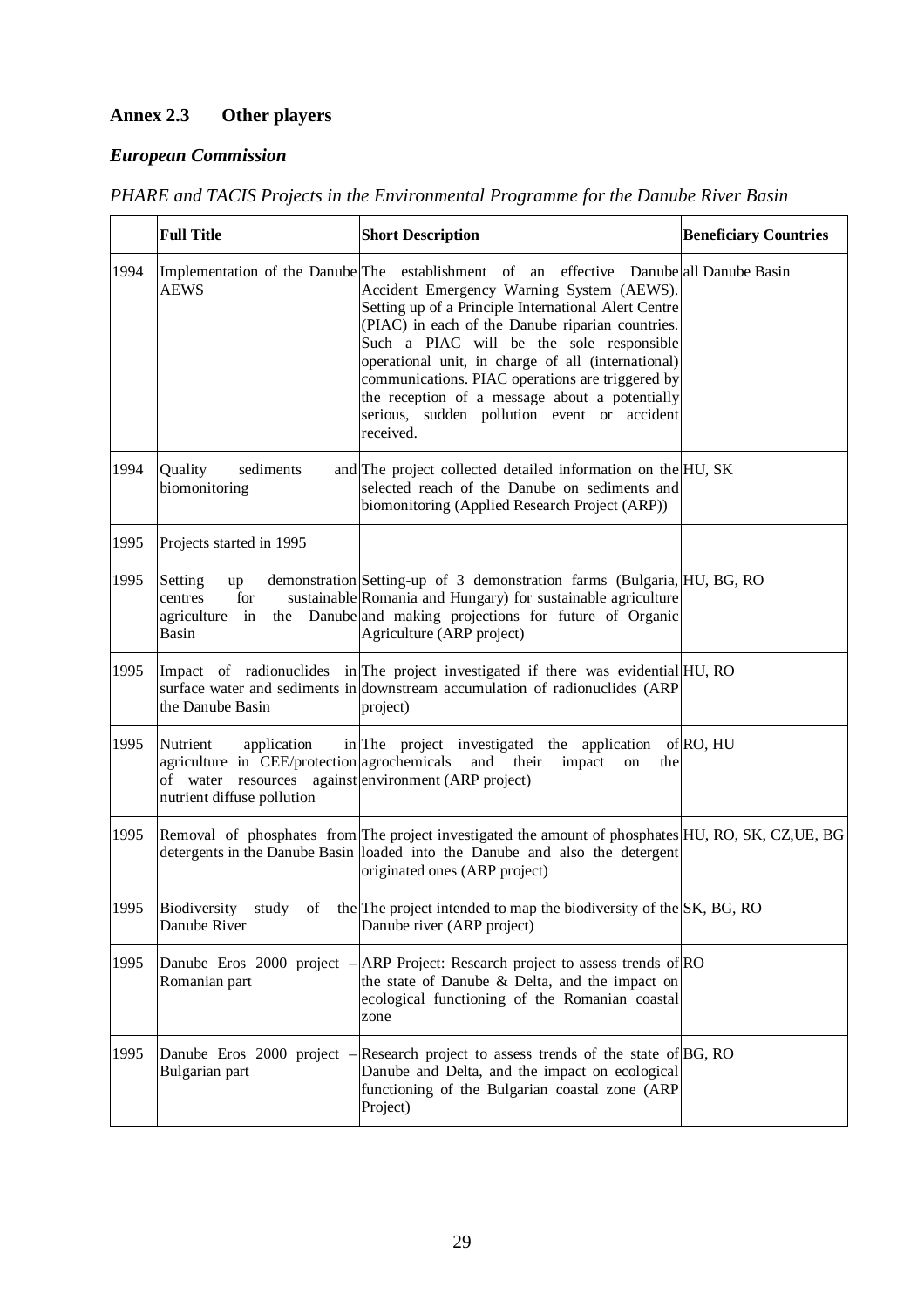| 1995 | nutrient removal<br>in<br>floodplains and reservoirs                                                                          | Present and possible future role The project investigated the possible role of SK, SLO, RO, CZ<br>from wetlands and floodplains in removal of nutrients<br>surface water by wetlands, from surface (river) water (ARP project)                                                           |  |
|------|-------------------------------------------------------------------------------------------------------------------------------|------------------------------------------------------------------------------------------------------------------------------------------------------------------------------------------------------------------------------------------------------------------------------------------|--|
| 1995 | Danube Catchment area                                                                                                         | Ecological risk assessment of Development of policy oriented tools and SK, BG, HU, CZ<br>pollution by heavy metals and scientific infrastructure for environmental risk<br>organic micropollutants in the assessment of accumulation and release of<br>chemical pollutants (ARP project) |  |
| 1995 | the Danube Basin                                                                                                              | Water Quality targets and The project was to develop water quality targets HU, SLK, RO, BG<br>objectives for surface waters in and proposals for emission load reduction<br>strategies for nutrients concerning surface waters<br>(ARP project)                                          |  |
| 1995 | Danube<br>regional<br>study                                                                                                   | pesticide The project evaluated the risk of pesticide BG, SK, HU, CZ<br>application to humans and the aquatic life and<br>prepared recommendations for legal, policy and<br>management framework (ARP project)                                                                           |  |
| 1995 | <b>Warning System</b>                                                                                                         | Development of a Danube The project developed and put into operation a HU, SK, RO, BG<br>Basin Alarm model in support model for the transport and decay of substances<br>of the Accident Emergency released during accidental spills (ARP project)                                       |  |
| 1995 | and<br>countries<br>protection                                                                                                | Nutrient balances for Danube The project gave recommendations for monitoring HU, BG, CZ, UE, RO,<br>options for water quality and nutrient loads and methodology, MO, SLO, SK<br>surface and ground water technology transfer and capacity building (ARP<br>project)                     |  |
| 1996 | Projects started in 1996                                                                                                      |                                                                                                                                                                                                                                                                                          |  |
| 1996 | project,<br>Changes and abatement of their Danube (ARP project)<br>negative effects on a selected<br>part of the Danube River | Preliminary Phase of the The project investigated the negative impacts of SK, HU, RO, BG, UE<br>Morphological morphological changes in the lower reach of the                                                                                                                            |  |
| 1996 | management                                                                                                                    | Applied research programme Management of the Applied Research Programme All Danube Basin<br>and the organisation of a final Applied Research<br>Conference in Sinaia, Romania including the<br>production of a conference report.                                                        |  |
| 1997 | Projects started in 1997                                                                                                      |                                                                                                                                                                                                                                                                                          |  |
| 1997 | Restoration<br>of<br>Basin                                                                                                    | small-scale Support and strengthen local expertise and All Danube Basin<br>wetlands in the Danube River organisations in furthering wetland restoration                                                                                                                                  |  |
| 1997 | &<br>AEWS<br>Capabilities<br>Bosnia-Herzegovina                                                                               | Needs assessments for MLIM Assessment of the capability of Bosnia-Herz. To B&H<br>in participate in MLIM $&$ AEWS                                                                                                                                                                        |  |
| 1997 | Clean<br>technology<br>industrial waste management                                                                            | and Evaluation of technologies and selection of BG, SK, RO<br>methods for reducing pollution from industry (3<br>factories)                                                                                                                                                              |  |
| 1997 | Project M1:                                                                                                                   | Transboundary Agreement on common, compatible, cost effective All Danube Basin<br>assessment of pollution loads procedures for load calculations                                                                                                                                         |  |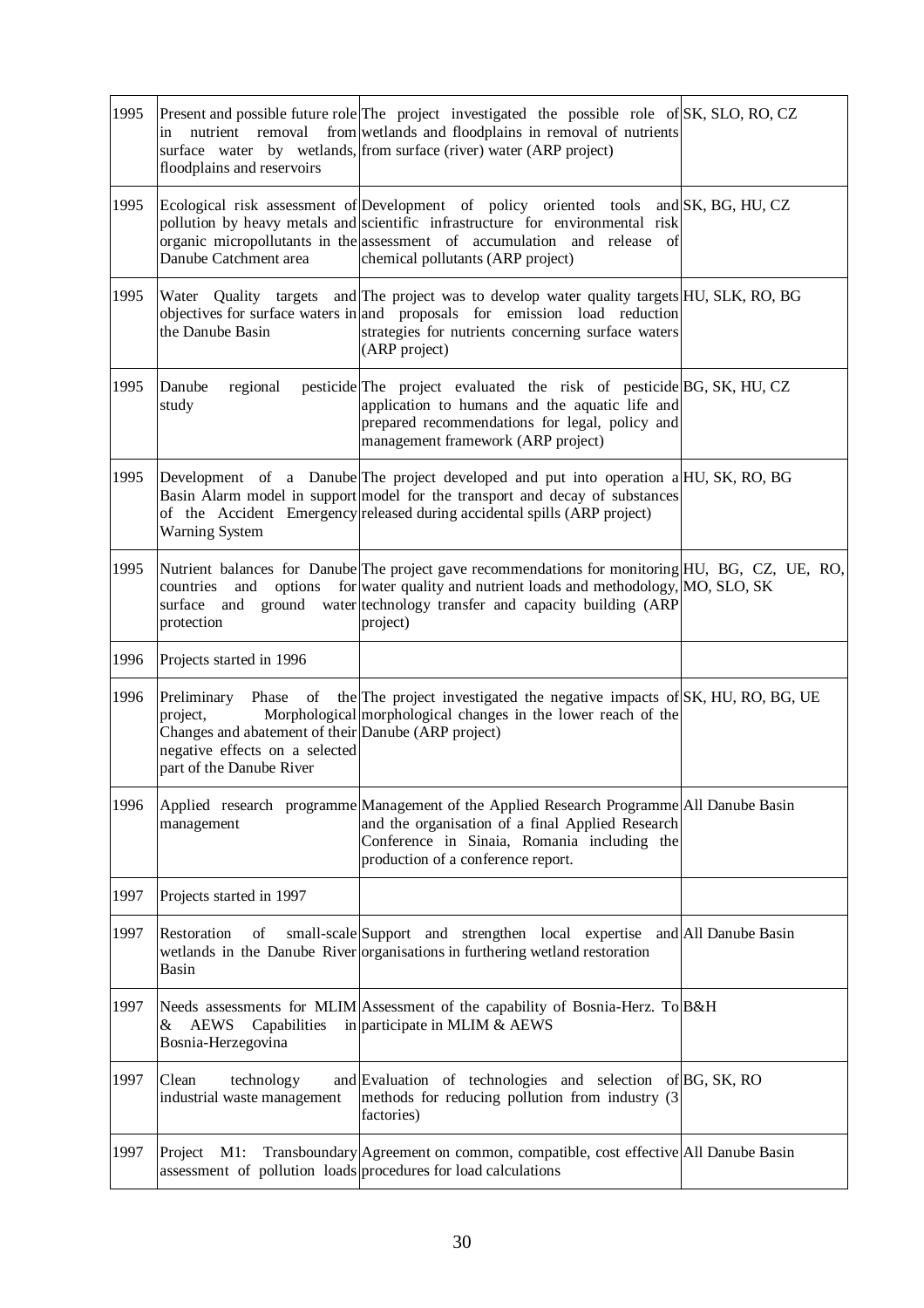|      | and trends                                                                                        |                                                                                                                                                                                                                                                                                            |                          |
|------|---------------------------------------------------------------------------------------------------|--------------------------------------------------------------------------------------------------------------------------------------------------------------------------------------------------------------------------------------------------------------------------------------------|--------------------------|
| 1997 | Treatment and Disposal<br>Manure                                                                  | of Reduction<br>of pollution of surface<br>groundwater, and the input of nutrients to Danube<br>and Black Sea, from wastes derived from animal<br>farms                                                                                                                                    | and SLO, RO, HU, CZ      |
| 1997 | <b>EPDRB</b><br>workshop<br>environmental<br>Investment                                           | for Organisation of workshop "Small environmental All Danube Basin<br>Small Investments"                                                                                                                                                                                                   |                          |
| 1997 | Project<br>$AE1$ :<br>Enhancement                                                                 | Information Strengthen the expertise and knowledge of PIACs All Danube Basin<br>staff                                                                                                                                                                                                      |                          |
| 1997 | experiments                                                                                       | AE2 methods for calibration Recommend a cost-effective and methodological All Danube Basin<br>approach for calibration experiments for Danube<br>Basin Alarm Model; accidental spills calibration.                                                                                         |                          |
| 1997 | restoration                                                                                       | Floodplain meadow and forest Restoration and sustainable management of CZ, SK<br>floodplain forests and meadows in lower<br>Dyje/Morava river systems                                                                                                                                      |                          |
| 1997 | Data<br>Interpretation<br><b>Information Dissemination</b>                                        | Danube M2: Data processing, Improve interpretation of water quality data and All Danube Basin<br>and broad dissemination of approved info/data                                                                                                                                             |                          |
| 1997 | river basin                                                                                       | Development of the Yantra Develop and Implement pilot River Basin Council BG, RO<br>for the Yantra river in Bulgaria                                                                                                                                                                       |                          |
| 1997 | control programme                                                                                 | M4: provision of a stable, Implement a cost-effective and stable analytical All Danube Basin<br>quality control program in Danube River Basin                                                                                                                                              |                          |
| 1998 | Projects started in 1998                                                                          |                                                                                                                                                                                                                                                                                            |                          |
| 1998 | Water quality enhancement in Several actions related<br>the Danube River Basin                    | to<br>water<br>enhancement in Danube Basin                                                                                                                                                                                                                                                 | quality All Danube Basin |
| 1998 | Restoration of fish habitat                                                                       | Re-naturalisation of flows and restoration of fish CZ, SK<br>habitats in Lower Dyje/Morava rivers                                                                                                                                                                                          |                          |
| 1998 | Danube<br>river<br>management                                                                     | International co-operation in 3 components for international Cooperation in RO, SK, HU, SLO<br>basin river management (Tisza and Drava)                                                                                                                                                    |                          |
| 1998 | Laboratory and Information<br>Management Sub- Group and<br><b>Working Group</b>                   | M5 : Support of Monitoring, Support MLIM Sub- and Working groups                                                                                                                                                                                                                           | All Danube Basin         |
| 1998 | CBC-1996:<br>the Ukraine and Moldovan part systems<br>of the Danube Basin                         | Accident TACIS project: The overall objectives are to UE, ML<br>Emergency Warning System enable Ukraine and Moldova to meet their<br>and Monitoring Laboratory and international obligations under the DRPC in the<br>Information Management for establishment of the Danube AEWS and TNMN |                          |
| 1998 | Transfer of skills in Accident Support to AEWS Sub-Group<br>Emergency Warning System<br>sub group |                                                                                                                                                                                                                                                                                            | All Danube Basin         |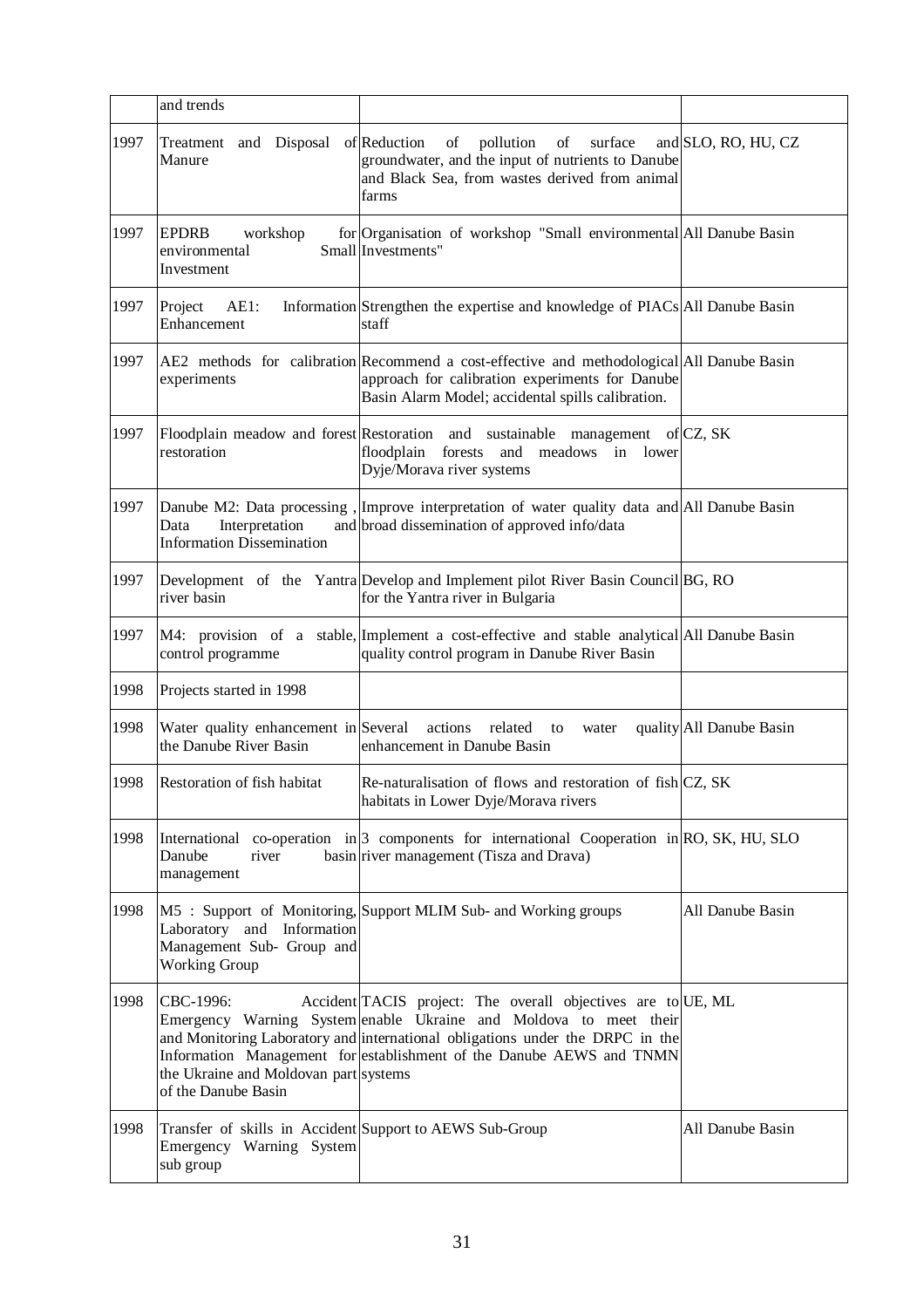| 1998 | Final Phase of Morphological Integrated<br>changes and abatement                                                | planning<br>of remedial<br>development conc. Rivers morphology                                                                                                                                                                                                                                                                                        | actions All Danube Basin |
|------|-----------------------------------------------------------------------------------------------------------------|-------------------------------------------------------------------------------------------------------------------------------------------------------------------------------------------------------------------------------------------------------------------------------------------------------------------------------------------------------|--------------------------|
| 1998 | Exchange<br>and<br>programme<br>for<br>International<br>Alert<br>included in that projects' project.<br>report. | training Exchange and training programme for Principle All Danube Basin<br>Principle International Alert Centres staff; this project is<br>Centres, complementary to project AE1 Information<br>This action is connected to Enhancement, PHARE contract number 97-5244,<br>1997 Project AE1. Reporting is on more information please refer to the AE1 |                          |
| 1999 | Projects started in 1999                                                                                        |                                                                                                                                                                                                                                                                                                                                                       |                          |
| 1999 | conservation<br>wetland<br>River Basin Management                                                               | Transboundary co-operation in 4 different actions for wetland and floodplain SLO, HU, SK, RO<br>and protection/restoration                                                                                                                                                                                                                            |                          |
| 1999 | water quality management                                                                                        | Strengthening sustainability of 7 different actions for water quality management                                                                                                                                                                                                                                                                      | All Danube Basin         |
| 1999 | wastes                                                                                                          | Ship-Borne oily waters and Preparatory study on system of collection of ship-All Danube Basin<br>borne polluting substances                                                                                                                                                                                                                           |                          |
| 1999 | Improvement and maintenance Improvement<br>of the EPDRB Homepage                                                | maintenance of EPDRB All Danube Basin<br>and<br>Homepage                                                                                                                                                                                                                                                                                              |                          |
| 1999 | Sustainable Management<br>Manure<br>animal<br>farms<br>Danube                                                   | of Sustainable management of manure from animal All Danube Basin<br>in farms                                                                                                                                                                                                                                                                          |                          |
| 1999 | sustainable Agriculture                                                                                         | Dissemination Information on Capacity building at organic farming institutions BG, HU, RO<br>in order to improve dissemination of information<br>on sustainable agriculture                                                                                                                                                                           |                          |
| 1999 | Ukraine<br>from<br>and<br>the Danube River Basin                                                                | Selected Actions in Moldova 4 different actions (industrial clean production, UE, ML<br>the waste management, river basin management and<br>Environmental Programme for wetland protection) for the implementation of the<br>Strategic Action Plan Implementation Programme<br>(SIP) in Moldova and Ukraine.                                          |                          |

During its first year of operation, ISPA 2000 has focused its financial support on environment in projects related with the implementation of water EU legislation in candidate countries of Central and Eastern Europe. This will be again a priority for ISPA operations in the years to come and will have direct beneficial impacts on the quality and good management of water resources in the Danube and Black Sea regions

The most important research projects, which have been addressed or are actually addressing the Danube River and the Black Sea, are:

EROS-2000/EROS-21 ("The interactions between the River Danube and the Northwestern Black Sea"). EROS-2000 was the pilot phase of EROS-21.

ERMAS ("European River Margins: Role of biodiversity in the functioning of riparian systems"). This project addressed inter alia the investigation of the wetlands of the Danube delta by the University of Bucharest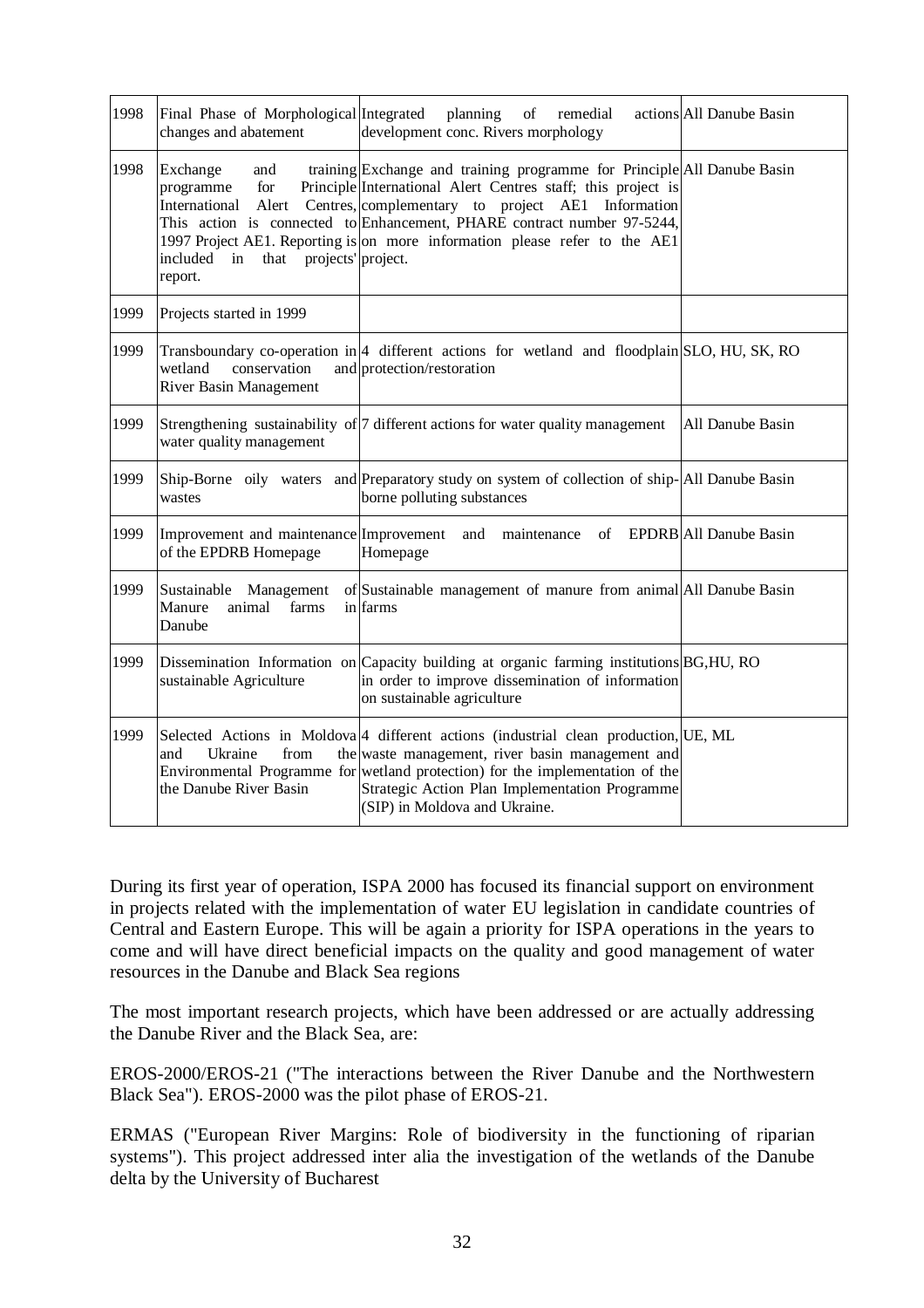DANUBS project, started in February 2001 (and which shall terminate end of January 2005). This project addresses the entire Danube River Basin regarding nutrients and selected other pollutants, including their fate in the Western Black Sea.

TISZA RIVER PROJECT, which has just been negotiated for funding and for which a contract will be launched before the end of this year.

### *Projects in the Black Sea Area*

In the Black Sea EU has provided support through the Black Sea Environment Programme (BSEP) with the overall objective to assist Bulgaria, Romania, Russia, the Ukraine and Georgia to strengthen their individual and shared capacity to tackle the Black Sea's environmental problems. The total contract amount was 1,5 million  $\epsilon$  from the PHARE/TACIS 1995 budget.

The five components of the project were:

- (1) Environmental Education and Public Awareness
- (2) Sustainable Economic development
- (3) Pollution assessment and control
- (4) Coastal zone management
- (5) Restructuring the Black Sea Biodiversity Centre

Apart from that TACIS has supported the Black Sea Secretariat.

### *The International Task Force for the Danube (ITF)*

An International Task Force (ITF) was set up on 25 February 2000 at the initiative of the European Commission in response to the pollution incident by cyanide at Baia Mare. The *International Task Force for Assessing the Baia Mare Accident (the Baia Mare Task force)* worked in close co-operation with the International Commission for the Protection of the Danube but however completely independent from that Commission.

The ITF's main assignments were: to assess damage, investigate what caused the accident, outline measures to be taken, ensure that such a disaster could never happen again and finally to identify essential measures to be taken to restore the confidence of the local populations.

The task force assessed the causes of the accident and made a set of recommendations on strengthening the regulatory framework and improved operational practices.

### *The Global Environment Facility (GEF)*

The Global Environment Facility was established to forge international co-operation and finance actions to address four critical threats to the global environment: loss of biodiversity, climate change, degradation of international waters, and ozone depletion. Launched in 1991 as an experimental facility, GEF was restructured after the Earth Summit in Rio de Janeiro. The facility that emerged after restructuring was more strategic, effective, transparent, and participatory. In 1994, 34 nations pledged \$2 billion in support of GEF's mission; in 1998,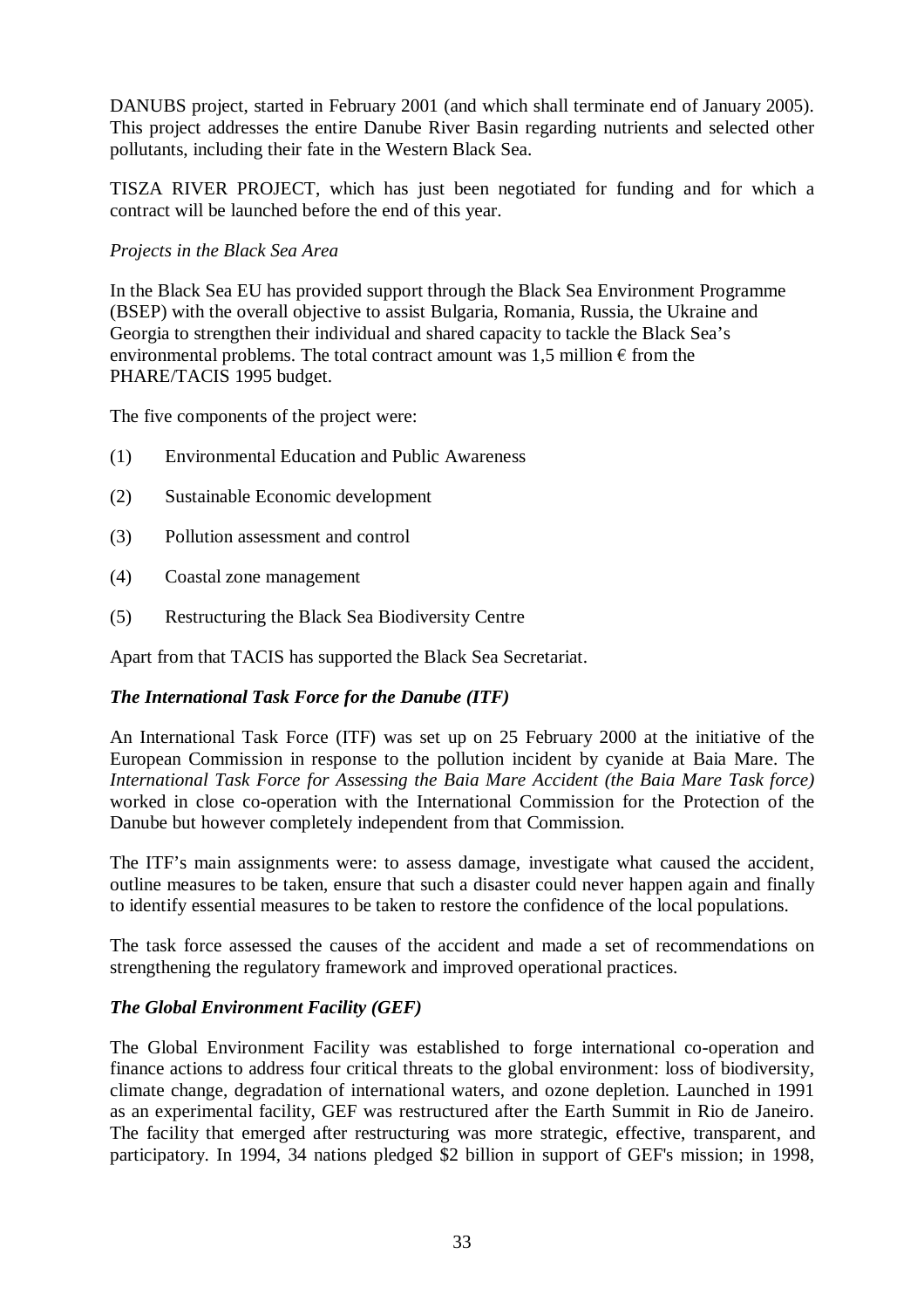36 nations pledged \$2.75 billion to protect the global environment and promote sustainable development.

The GEF can succeed in its global environmental mission only as part of a world-wide movement toward sustainable development. GEF brings together 166 member governments, leading development institutions, the scientific community, and a wide spectrum of private sector and non-governmental organisations on behalf of a common global environmental agenda.

With regard to international waters, GEF has since 1993 supported countries of the Danube Basin and those around the Black Sea to understand priority water-related problems they face and to build their capacity under the Danube Convention and the Black Sea Convention to address the priorities jointly.

GEF has supported a series of projects to accomplish this through joint processes of producing a transboundary analysis for setting country-driven priorities and then formulating a Strategic Action Plan (SAP) of needed regional and country-specific actions to address the root causes of the transboundary problems.

Within the framework of the GEF's Small Grants Programme administered by the UNDP, GEF has funded the *Danube Grant Programme* for NGOs. This programme was implemented in 1998-99 by the Regional Environmental Centre for Central and Eastern Europe (REC). The main objectives were to increase public awareness and public participation and to reinforce NGO participation on community-based pollution reduction measures and awareness-raising projects.

Approximately during the same period, GEF has funded the Danube Pollution Reduction programme (PRP). The Danube PRP aims at improving the quality of surface and ground water bodies and presents a group of projects and measures that respond to identified pollution and transboundary effects in the Danube River Basin and the Black Sea. It supports the strategies and policies as defined in the SAP as well as the implementation of the DRPC.

Various activities have been carried out within the framework of the PRP:

- the transboundary analysis including a list of the main sources of pollution and hot spots,
- the development of a model to evaluate the flow of pollution through the Danube to the Black Sea (Danube Water Quality Model),
- the establishment of thematic maps for the river basin management, the drafting of several studies regarding financing mechanisms, wetland rehabilitation and the creation of a databank with ongoing and planned projects (421 projects covering 246 hot spots).

The results of the PRP will support the activities of the ICPDR through the development of a programme of Action for the Implementation of the Danube River protection Convention.

## *Black Sea Economic Co-operation*

The Black Sea Economic Co-operation consists of an organisational structure, containing intergovernmental, inter-parliamentary, inter-business and financial components. It aims at co-ordinating and synchronising the views and positions of the Participating States with regard to the Black Sea Economic Co-operation.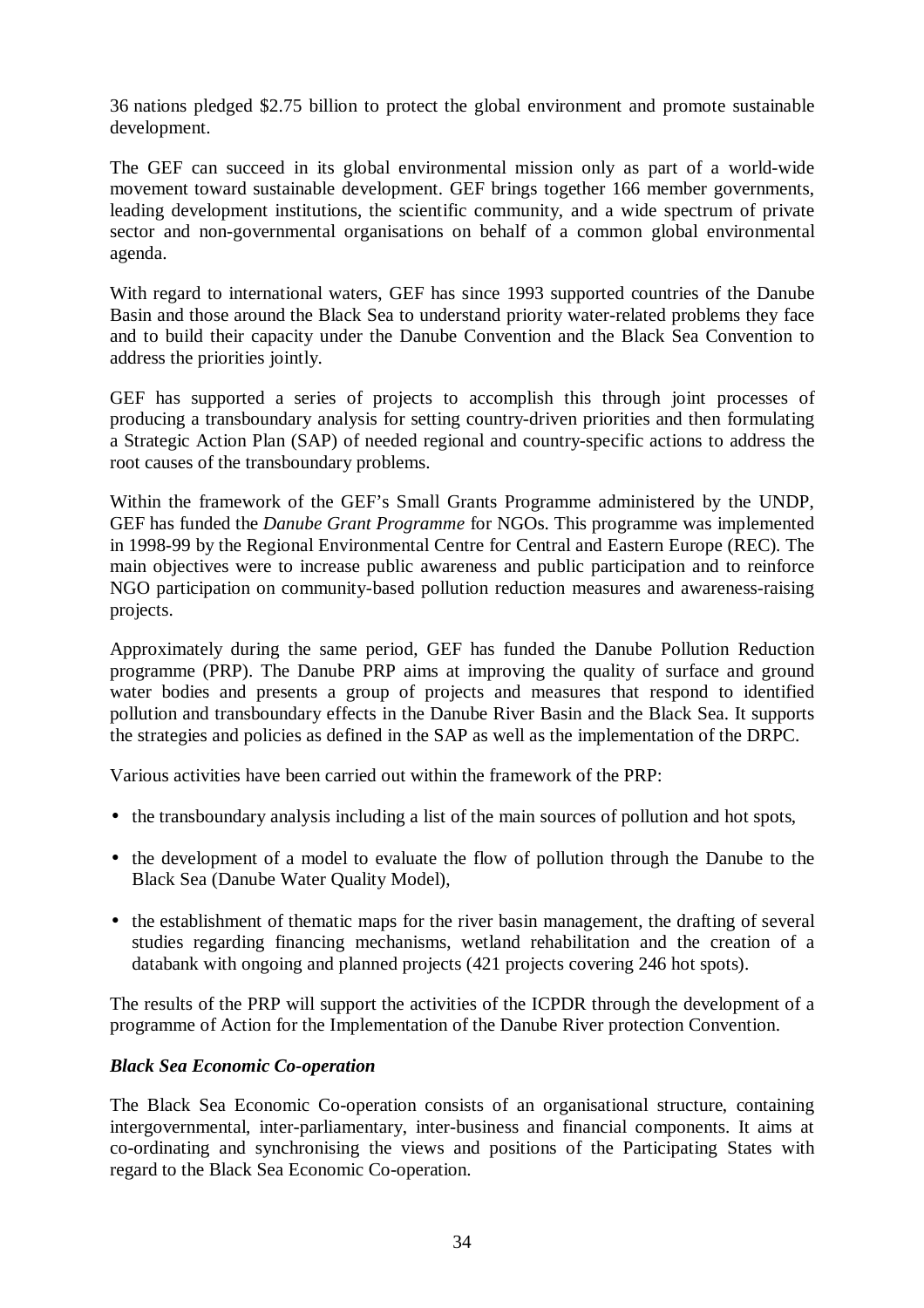The intergovernmental component consists of the decision-making body the Meeting of the Ministers of Foreign Affairs (MMFA) of the Participating States, the Senior Officials Meeting, the Working Groups of Experts which are the subsidiary bodies established by the MMFA and which deal with concrete spheres of the BSEC activities.

According to the MMFA decision, the Permanent International Secretariat of the BSEC was established and headquartered in Istanbul, Turkey. The Secretariat, working under the authority of the BSEC Sessional Chairman, assumed its duties in 1994.

The inter-parliamentary component was created in 1993 when the representatives of Albania, Armenia, Azerbaijan, Georgia, Moldova, Romania, Russia, Turkey and Ukraine decided to establish the Parliamentary Assembly of the BSEC (PABSEC). Its aim is to create proper conditions in the Participating States, including juridical support for the realisation of the goals and principles of the BSEC Summit Declaration. Within the spectrum of its objectives, the PABSEC has been created also to strengthen the pluralistic democratic structure and political stability in the Black Sea area.

There are three committees of the PABSEC of which environmental matters are undertaken in "the Economic, Commercial, Technological and Environmental Affairs Committee

The Black Sea Trade and Development Bank, which has its headquarters in Thessaloniki, represent the financial component of the BSEC structure. The Bank is the principal mechanism of the BSEC in working out, financing and implementing joint regional projects and providing the necessary financial resources for the Participating States.

### *Danube Environment Forum (DEF)*

The Danube Environment Forum is a network of non-governmental 13 organisations representing all the countries of the river basin except Hungary and Moldova. The legal registration of DEF as an international organisation under Slovak law was accomplished in October 1999. The DEF has been granted an observer status to the ICPDR in November 1999. In 6 countries (Austria, Czech Republic, Slovakia, Former Republic of Yugoslavia, Romania, Ukraine), DEF disposes of National Focal Points.

### *The Danube Commission*

In July 2000, the Council endorsed a proposal from the European Commission to pay into an international fund ("The International Fund for Clearing the Danube Riverbed Channel") for clearing up the River Danube from war damage debris, to restore the navigability in the area of Novi Sad. managed by the Danube Commission based in Budapest.

Since January 2001 the Danube Commission has started the implementation of the project and operations of clearing parts of the Danube is starting in the course of the summer 2001.